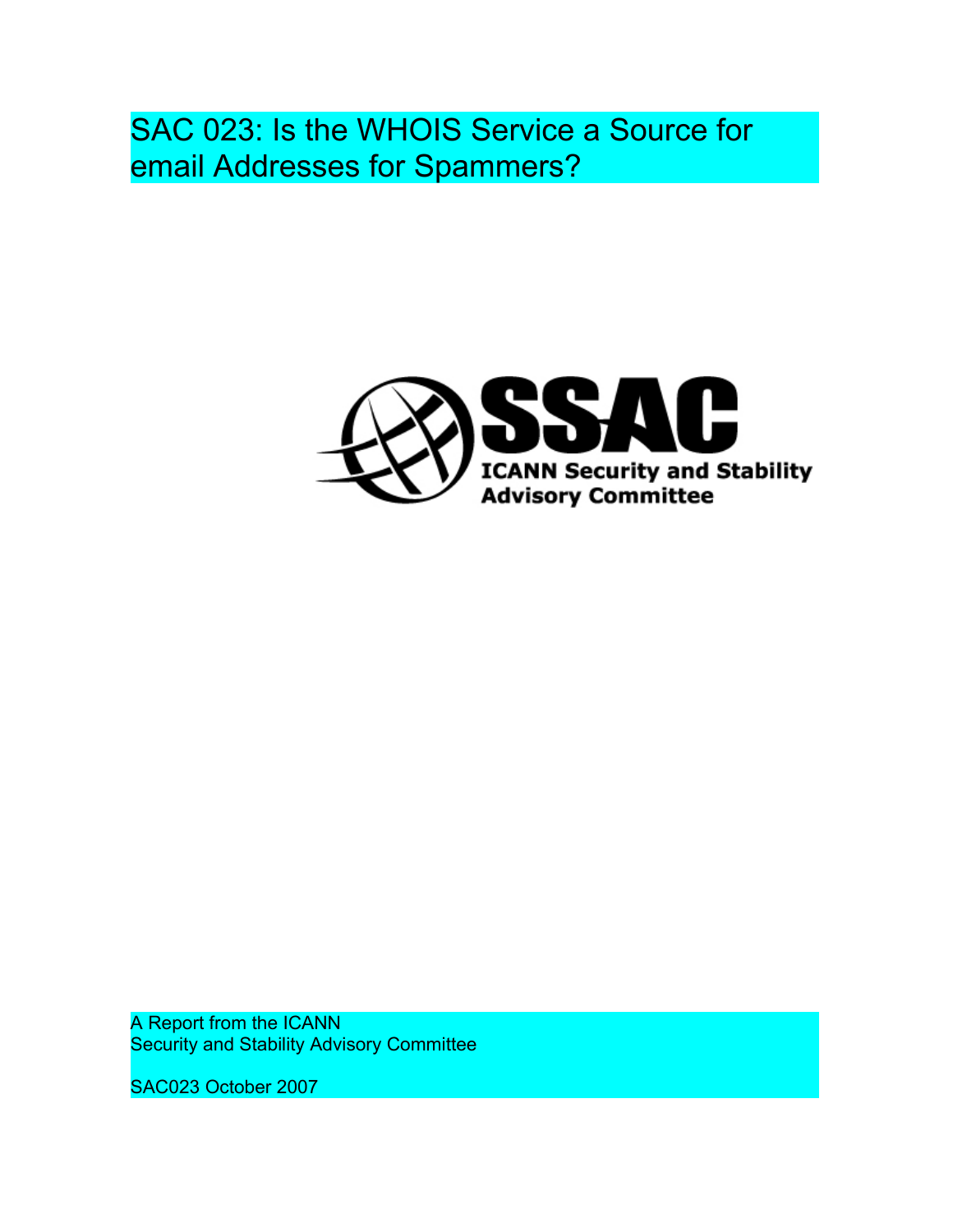#### **About the Security and Stability Advisory Committee**

The Security and Stability Advisory Committee (SSAC) is an advisory committee to the Internet Corporation for Assigned Names and Numbers (ICANN). The Committee's purpose is to offer independent advice to the ICANN board, ICANN staff and various ICANN supporting organizations, councils and committees as well as to the community at large on matters relating to the security and integrity of the Internet's naming and address allocation systems. The Committee has no official authority to regulate, enforce or adjudicate. Those functions belong to others. The advice offered by the Committee should be evaluated on its merits, not on the status of the Committee or its members.

#### **About this Report**

This report was prepared by the SSAC Fellow, Dave Piscitello, under the direction of Ram Mohan, who designed and executed the study, and the Committee and represents output from the committee as a whole. Appendix A contains the current list of members and contributors to this report.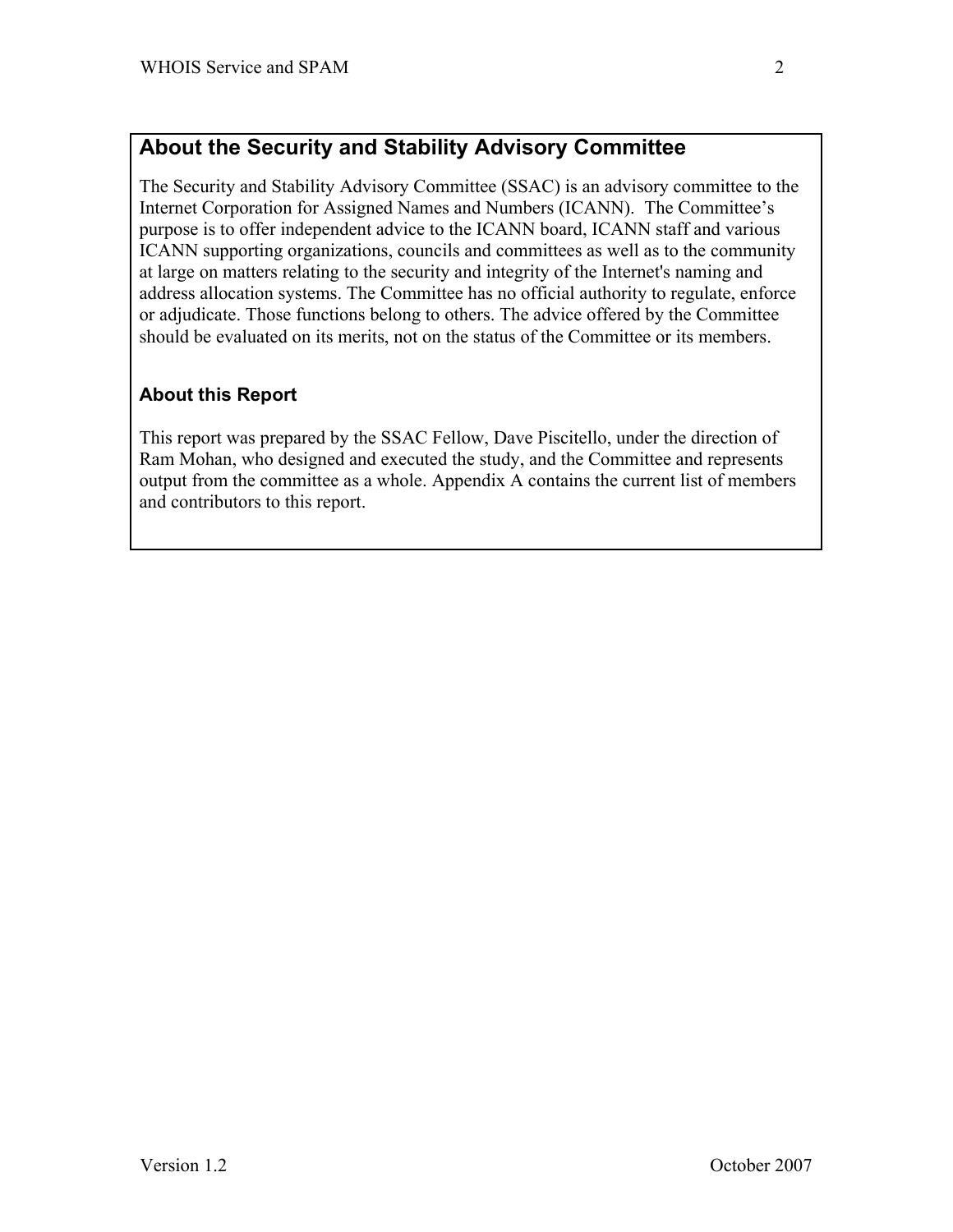## **Executive Summary**

In the SSAC's prior work on WHOIS ([SAC 003](http://www.icann.org/committees/security/sac003.htm), 2003), the Committee stated that "it is widely believed that WHOIS data is a source of email addresses for the distribution of spam." The US Federal Trade Commission conducted a study at approximately the same time. In *Email Address Harvesting: How Spammers Reap What You Sow*, FTC researchers reported that "email addresses posted in instant message service user profiles, 'WHOIS' domain name registries, online resume services, and online dating services did not receive any spam during the six weeks of [their] investigation."[1](#page-2-0) This SSAC study on WHOIS considers again whether the WHOIS service is a source of email addresses for spammers.



*Source: http://www.ftc.gov/bcp/conline/edcams/spam/pubs/harvestchart.pdf*

To accomplish this task, the SSAC conducted an experiment to see the effects of two services registrars now offer to protect registrant email addresses from publication and abuse. For the sake of brevity, these services are referred to as Protected-WHOIS and Delegated-WHOIS. For the study, SSAC registered and monitored email delivery to randomly composed strings as second-level labels in four Top Level Domains: COM,

<span id="page-2-0"></span><sup>1</sup> The report may be found at [http://www.security.iia.net.au/downloads/spamalrt-ftc.pdf.](http://www.security.iia.net.au/downloads/spamalrt-ftc.pdf) An excerpt of the FTC study is included as Appendix B.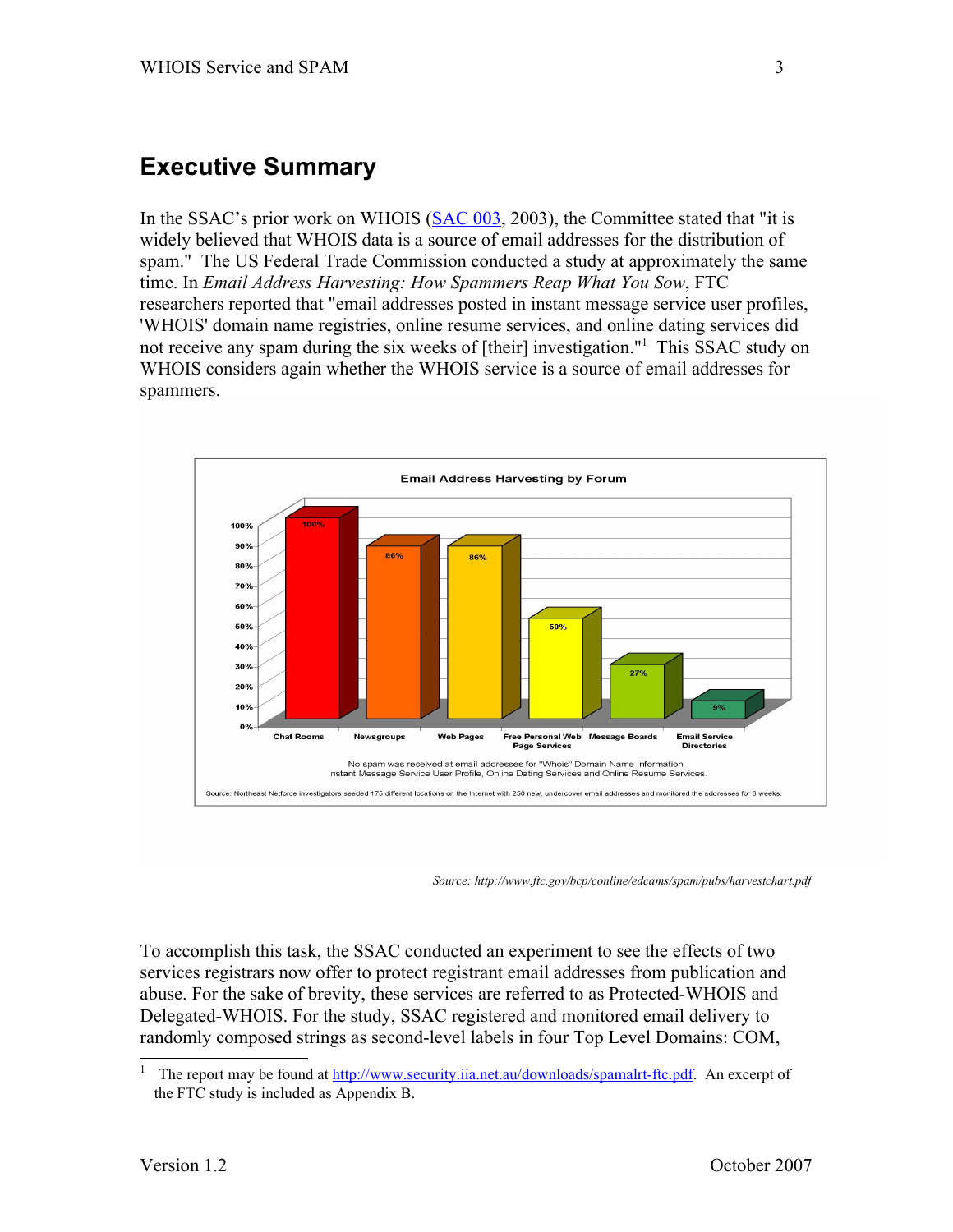DE, INFO, and ORG. The domain names were registered in February 2007. The recipient chosen for the registrant email address for each of the registration records was also chosen randomly. These were neither used in correspondence nor published electronically in any form (web, IM user, online service…). Thus, the only practical vectors to obtain these specific email addresses other than brute force derivation (or guessing) was via a WHOIS service or through the registrar or reseller in whose database(s) the email address were stored. SSAC collected and analyzed all email messages delivered to these addresses for a period of approximately three months.

Based on the data collected, the Committee finds that the appearance of email addresses in response to WHOIS queries is indeed a contributor to the receipt of spam, albeit just one of many.

This report is narrowly focused on the relationship between WHOIS services and spam, and not on the broad set of issues related to spam. The Committee members involved in the WHOIS study do not believe that the WHOIS service is the dominant source of spam. The Committee did not conduct any work on the proportion of spam received as a result of email addresses appearing in WHOIS responses as compared to other methods of email address discovery.

The Committee offers the following findings for consideration:

**Finding (1)** The appearance of email addresses in responses to WHOIS is a contributor to the receipt of spam, albeit just one of many.

**Finding (2)** For an email address that is not published anywhere other than the WHOIS, the volume of spam delivered to email addresses included in registration records is significantly reduced when Protected-WHOIS or Delegated-WHOIS services are used. Moreover, **the greatest reduction in the delivery of spam to email addresses included in registration records is realized when both protective measures are applied.**

**Finding (3)** Of the two forms of protective measures registrants can obtain through registries/registrars, the Delegated-WHOIS appears to be somewhat more effective than Protected-WHOIS.

**Finding (4)** Spam messages were delivered to the email address registered as the contact for a domain name and to other (non-existent, non-published) recipient email addresses in the registered domain as well. SSAC draws no conclusions specific to WHOIS services from these deliveries and leaves the matter to the reader to interpret the data.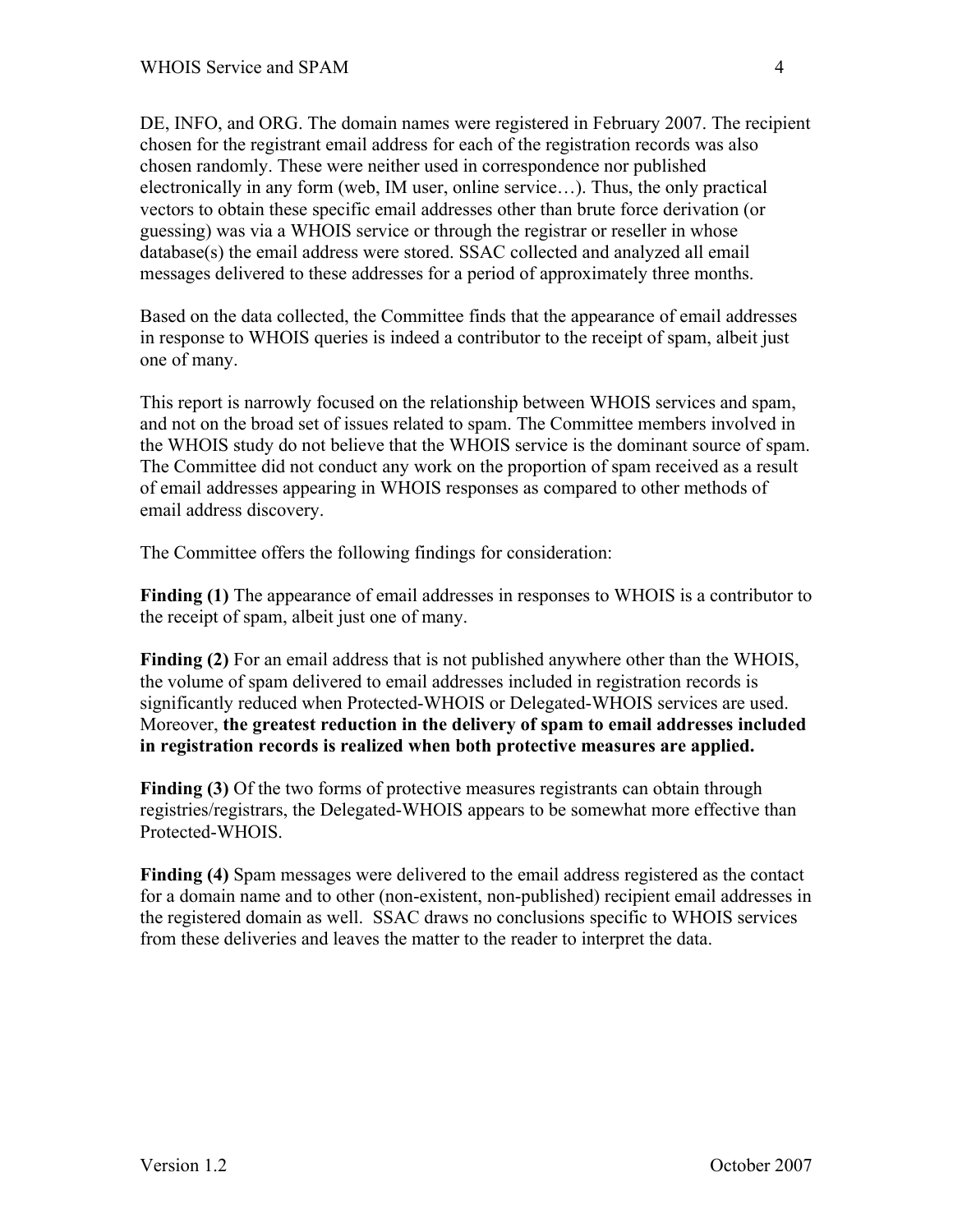.

.

On the basis of these Findings, the Committee draws the following conclusions:

**Conclusion (1)** Registries and registrars that implement anti-abuse measures such as ratelimiting, CAPTCHA, non-publication of zone file data and similar measures can protect WHOIS data from automated collection.

**Conclusion (2)** Anti-spam measures provided with domain name registration services are effective in protecting email addresses not published anywhere other than the WHOIS from spam.

**Conclusion (3)** The appearance of email addresses in responses to WHOIS queries virtually assures spam will be delivered to these email addresses.

**Conclusion (4)** The combination of Protected-WHOIS and Delegated-WHOIS services as defined in this report is an effective way to prevent an email address published in the WHOIS service from being used as a source of email addresses for spammers.

**Conclusion (5)** SSAC concludes that further studies may be needed to investigate whether spammers have preferential targets. Suggested studies might ask such questions as:

- Are certain TLDs more attractive to spammers?
- Are large or small registrars more commonly targeted for automated collection?
- Do spammers favor registrars who have a reseller or retail business model?
- Does the price of a TLD affect its popularity for use in spam?
- Can the registries adopt any measures that would reduce the level of spam?
- Is there any material difference in the spam level for ccTLDs vs. gTLDs?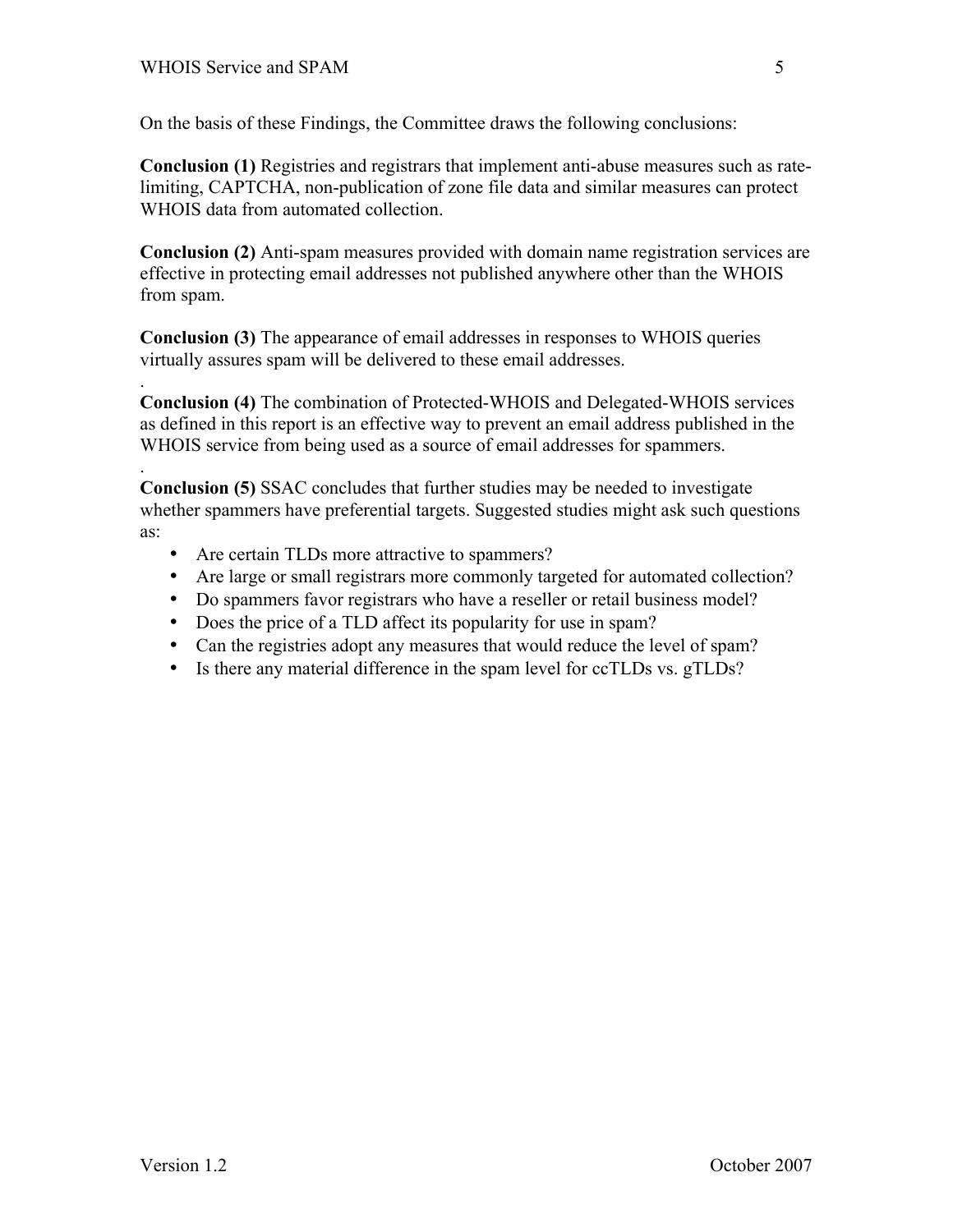## **1. Introduction**

Unsolicited bulk email<sup>[2](#page-5-0)</sup> (UBE, or spam) has evolved from an intrusive and productivityhampering misuse of a critical application to a serious security threat that affects a higher percentage of users than any other form of Internet attack. Spam is a common vector for malicious attacks against computers, scams, deception, fraud, and identity theft. Through the use of a variety of impersonation and deception techniques delivered by email, parties who send spam (spammers) infect computers with viruses and malicious code that turns the infected system into an agent for the spammer. This agent may act as an email relay or spyware. Criminals also use unsolicited email to lure recipients into visiting a web site that impersonates a legitimate site such as an online banking, e-merchant, or e-payment site. The bogus but convincing site often dupes the victim into disclosing personal and financial information which is subsequently fraudulently used for theft and unauthorized purchases. Spam is also used to impersonate network and system administrator-generated email to dupe employees into disclosing organizational account information which can be used to impersonate authorized users and abet attacks against the organization.

The Internet community has invested considerable time, talent and expense to develop numerous spam defenses and countermeasures, governments at local and national levels have enacted laws criminalizing many forms of spam, and law enforcement and activist groups have redoubled efforts to identify and defeat "spam gangs", but spammers continue to evade and confound efforts to bring spam to a halt.

Nearly all Internet email accounts receive some spam. This is an unfortunate consequence of any form of communication where a correspondent's address is made public or can be discovered. Spammers need little sophistication and only a small investment in automated software to collect or "harvest" email addresses and use these to send (tens of) millions of copies of a message containing one or more forms of attack.

Spammers harvest email addresses from many sources. In this report, SSAC considers whether the WHOIS service is one of several widely-perceived sources for collecting email addresses. The report also considers whether measures to thwart automated access to WHOIS and services registrars offer to protect registrants from email abuse are effective methods for mitigating spam. The report begins with background and terminology relevant to the evolution of the protocols, data elements, and services collectively referred to as WHOIS. Readers familiar with this material are encouraged to skip to Section 3.

<span id="page-5-0"></span><sup>2</sup> Unsolicited Bulk Email, or UBE, is Internet mail ("email") that is sent to a group of recipients who have not requested it. A common term for UBE is "spam", although that term encompasses a wider range of intrusive transmissions. Note: The term Unsolicited Commercial Email (UCE) was originally chosen because much of the early debate about UBE was centered in the United States where commercial speech can be regulated by the government but political and religious speech cannot. However, on reflection, because UBE is an international problem, the term "UCE" was changed to "UBE". Source: http://www.imc.org/ube-def.html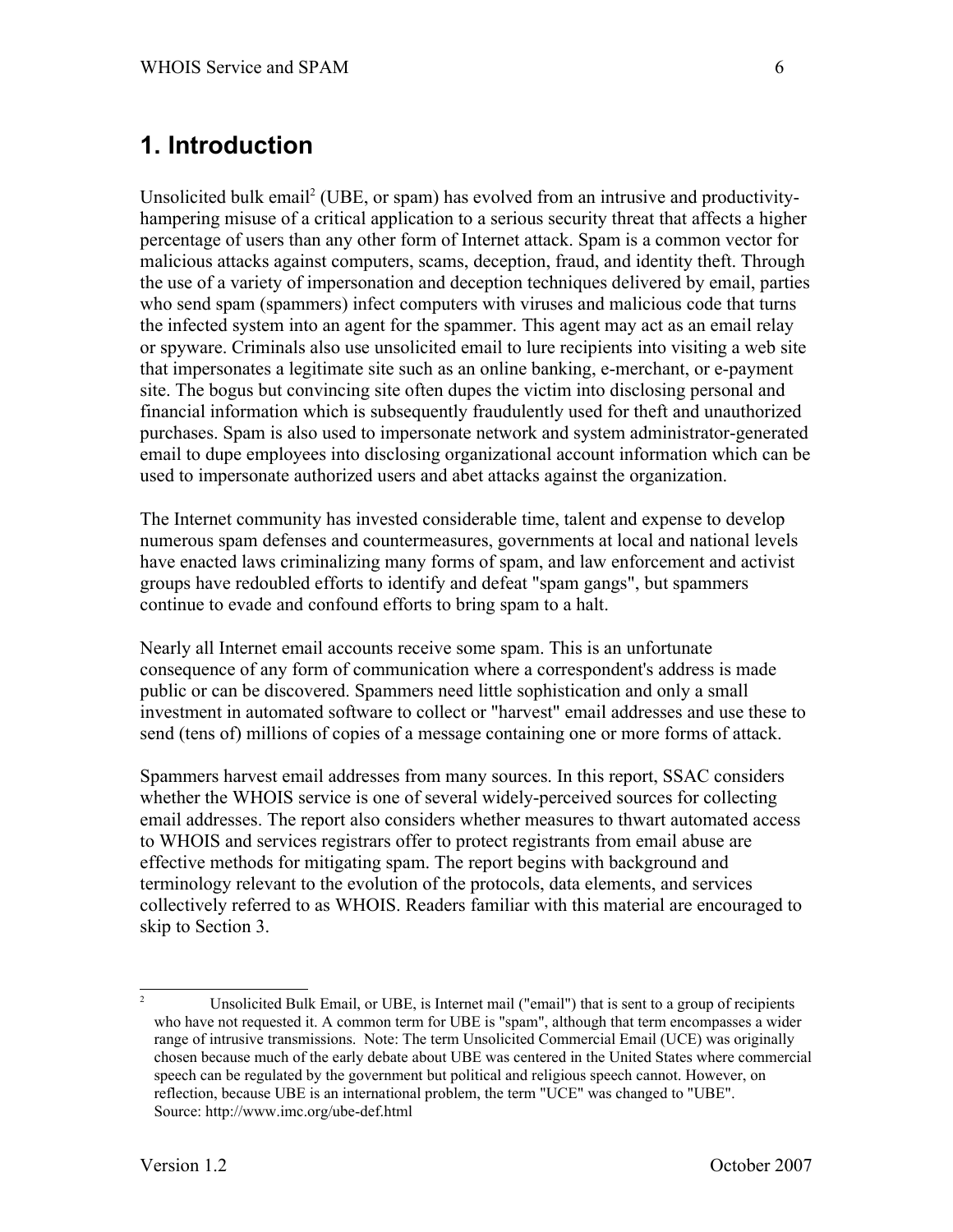# **2. Background and Terminology**

The WHOIS service and protocol were originally developed and deployed in1982 as a transaction based service to provide a registry (directory) for "each individual with a directory on an ARPANET host, who is capable of passing traffic across the ARPANET".[\[1](http://www.faqs.org/rfcs/rfc812.html)]

Originally, network operators were asked by the US Defense Communications Agency (DCA) to submit the following information to the registry.

- full name
- middle initial
- U.S. Postal mailing address (including mail stop and full explanation of abbreviations and acronyms)
- ZIP code
- telephone (including Autovon and FTS, if available)
- one network mailbox  $[1]$  $[1]$  $[1]$

The set of Network Information Center names and contacts constituted the first set of what we today call WHOIS service data elements. DCA encouraged network operators to provide users with access to this network service. The query to this service was dubbed "WHOIS" and the contact information was informally referred to as "NICNAMES".

The original service listened to TCP port 43 (NICNAME/WHOIS) for single commandline queries submitted in ASCII and completed using carriage-return and line-feed symbols (ASCII CR and LF).

The WHOIS protocol standard was modified in 1985 (RFC 954,[[2\]](http://www.ietf.org/rfc/rfc954.txt)) and again in 2004 (RFC 3912, [[3\]](http://www.ietf.org/rfc/rfc3912.txt)), in part to remove historical references to protocols (e.g., NCP) and authorities (e.g., US DCA) and to generalize the applicability of WHOIS to the Internet community rather than selected networks (e.g., DDN, ARPANET), but also to acknowledge the range of information services WHOIS had evolved to support<sup>[3](#page-6-0)</sup>.

## *2.1 WHOIS Service and gTLD Registry Agreements*

Organizations that have entered into an gTLD Registry Agreement provide a WHOIS information service in accordance with a Public WHOIS Specification. ICANN accredited registrars are obliged by the Registrar Accreditation Agreement (RAA,  $[4]$  $[4]$ ) to collect and display WHOIS information. These specifications identify the forms of user access registries and their registrars are to provide, the WHOIS service data elements and

<span id="page-6-0"></span><sup>3</sup> From RFC 3912: "While originally used to provide 'white pages' services and information about registered domain names, current deployments cover a much broader range of information services."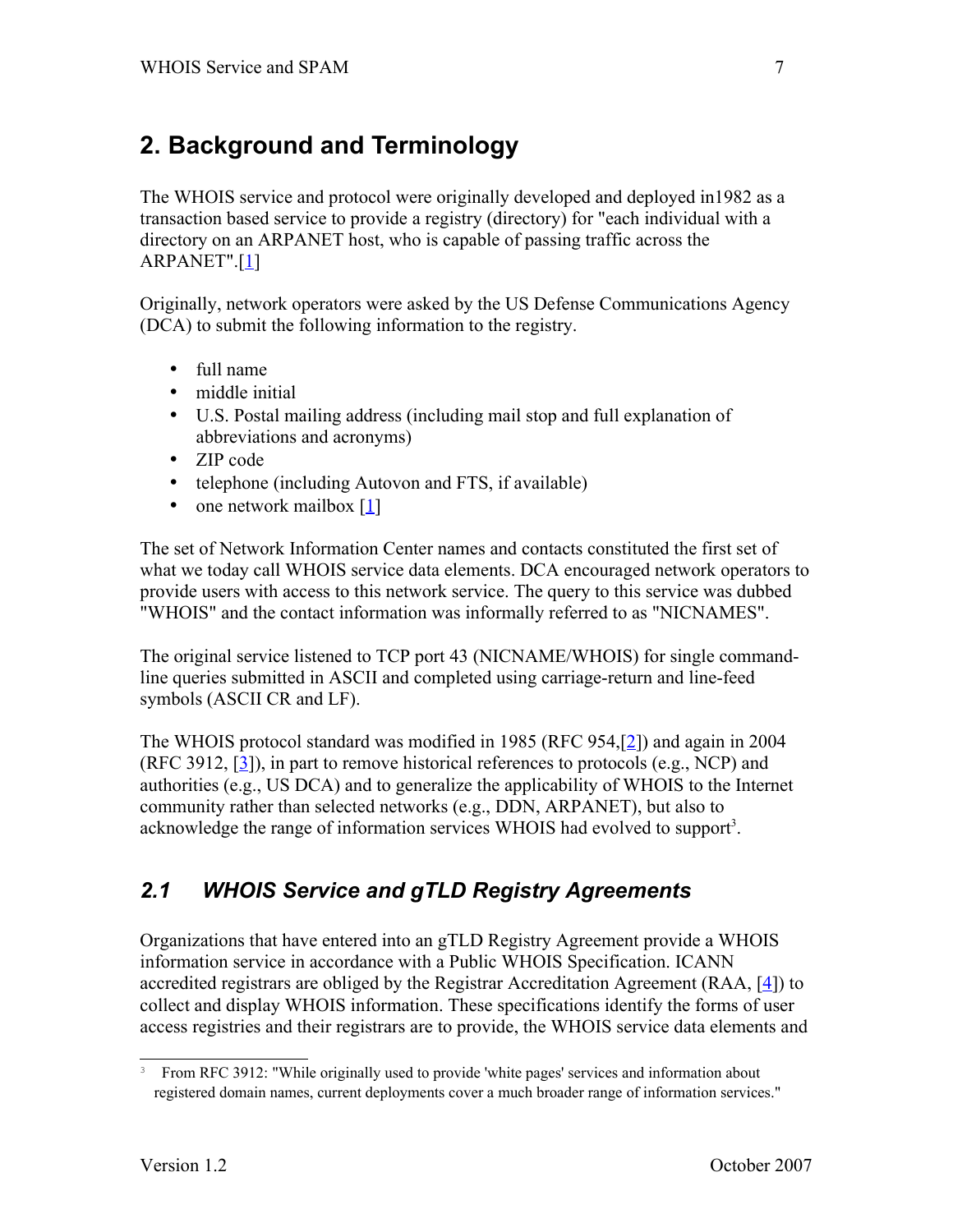output fields (known as Domain Records), and the procedures for providing access and data preparation.<sup>[4](#page-7-0)</sup>

The data elements that comprise a domain name registration record at an ICANN accredited registrar include:

- The name of the domain name registered;
- The IP addresses of the primary name server and secondary name server(s) of the name registered;
- The corresponding names of those name servers;
- The identity of the registrar;
- The original creation date and term of the registration;
- The name and postal address of the Registered Name Holder;
- The name, postal address, email address, voice telephone number, and (where available) fax number of the technical contact for the name registered; and
- The name, postal address, email address, voice telephone number, and (where available) fax number of the administrative contact for the name registered.

This information must be provided by a registrant to a registrar to register a domain name. ICANN has implemented policies and measures to improve the accuracy and availability of domain name registration records, including

- the WHOIS Data Reminder Policy (WDRP,  $[5]$  $[5]$ ),
- the WHOIS Data Problem Reporting System (WDPRS, [[6](http://www.icann.org/whois/whois-data-accuracy-program-27apr07.pdf)]), a problem reporting system that allows parties to report allegedly inaccurate WHOIS data and requires that registrars verify the data with the registrant, and
- annual WDRP compliance audits, and will commence a WHOIS data accuracy audit in 2007 [\[7](http://www.icann.org/whois/whois-data-accuracy-program-27apr07.pdf)].

## *2.2 WHOIS Service and ccTLD Registries*

WHOIS services are not covered under accountability frameworks between ICANN and ccTLDs. Readers are encouraged to solicit information regarding WHOIS services directly from individual ccTLD operators.

## *2.3 WHOIS Access*

Domain name registration information is often referred to as "WHOIS data". This loose terminology perpetuates a misconception that all registration records are held in a central repository. In practice, domain name registration information is stored in multiple databases maintained by registries and registrars. These databases can be queried through interfaces provided by registrars and registries. Two forms of access are provided: individual and bulk record access.

<span id="page-7-0"></span><sup>4</sup> Examples of Public WHOIS Specifications can be found in the .BIZ [[32\]](http://www.icann.org/tlds/agreements/biz/appendix-05-08dec06.htm), .ORG [[33\]](http://www.icann.org/tlds/agreements/org/appendix-05-08dec06.htm), and .NET [[34\]](http://www.icann.org/tlds/agreements/net/appendix5.html) agreements.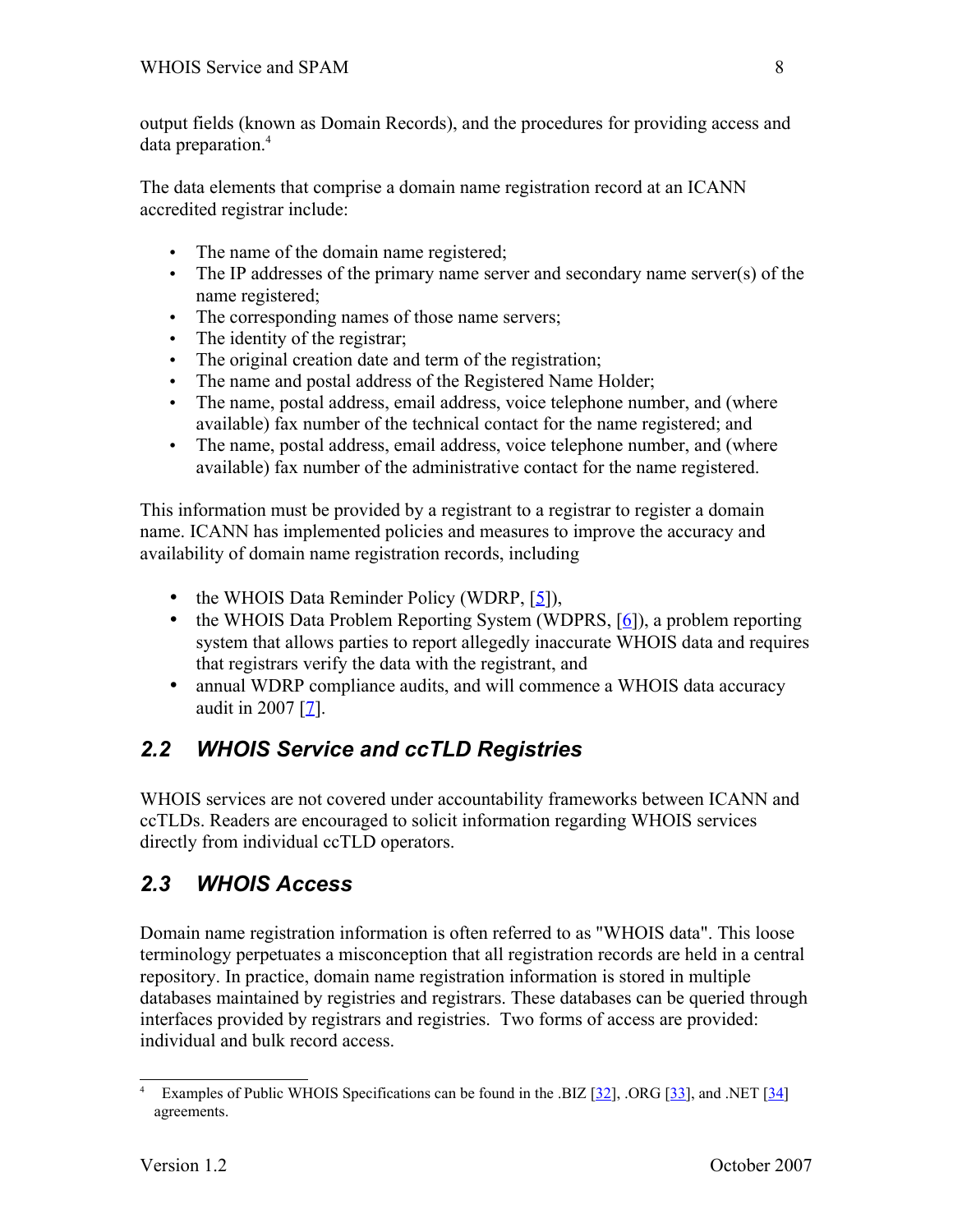#### **2.3.1 Query-based WHOIS Access**

Registries, registrars, and resellers provide access to individual domain name registration information through one or more forms of query-response applications. Registries and registrars commonly support individual domain name queries via a World Wide Web browser interface. Many commercial and community web portals also provide a webbased WHOIS access by accepting queries from an end user, forwarding these to a registrar or registry, and directing the response from the registrar or registry back to the end user.

A successful query to a "thick" registry (such as .ORG or .INFO) will return the following information, referred to as the **Domain Record:**

- Domain Name
- Domain ID
- Sponsoring Registrar
- Sponsoring Registrar IANA ID
- Domain Status
- Registrant, Administrative, Technical and Billing Contact Information including
	- ID
	- Name
	- Organization
	- Address
	- Geographic Location Code
	- Phone Number
	- Facsimile Number
	- Email
- Name Server(s)
- Created by Registrar
- Last Updated by Registrar
- Domain Registration Date
- Domain Expiration Date
- Domain Last Updated Date

A successful query to a "thin" registry (such as .COM) will return the following information.

| <b>Record Type</b> | <b>Summary</b>                  |
|--------------------|---------------------------------|
| domain             | domain name                     |
| I nameserver       | nameserver name                 |
| registrar          | registrar name and whois server |

A summary of the matching record is shown and the sub-display follows directly after.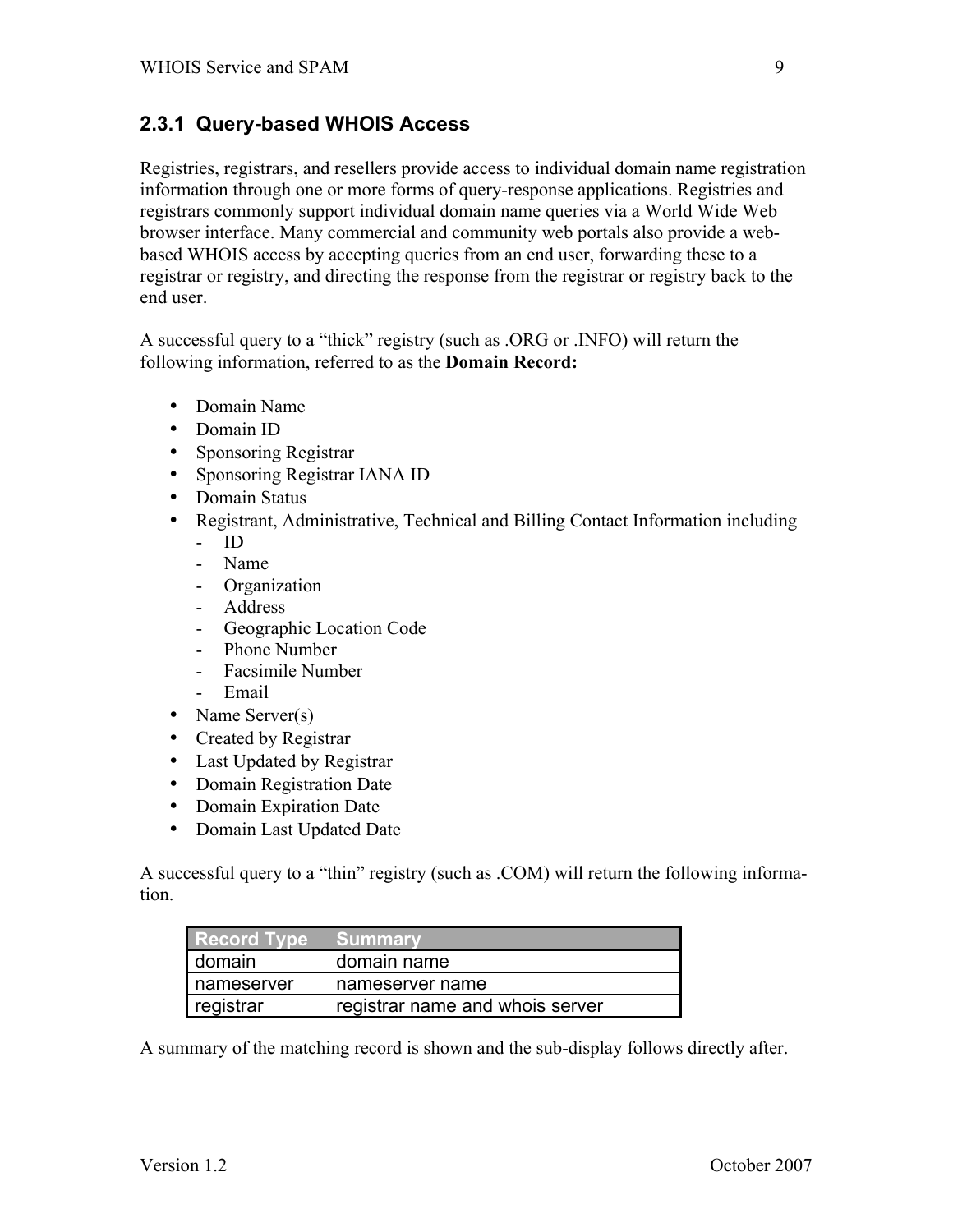| domain      | Finds a domain record. Find domain name, registrar name,<br>whois server and URL, Name server name and IP Addresses,<br>and updated date. For example, "www.example.com".                     |
|-------------|-----------------------------------------------------------------------------------------------------------------------------------------------------------------------------------------------|
| name server | Finds name server records. Find name server name, registrar<br>name, IP addresses, Whois Server name and URL. For example,<br>'name server NS.EXAMPLE.COM' or 'name server<br>101.198.1.101'. |
| registrar   | Finds records for "registrar". Find Registrar name, email address,<br>phone number and contact information. For example, "registrar<br>ABC Registrar, Inc."                                   |

The following keywords restrict a search to a certain TYPE of field in the database:

Command line and graphical user interface (GUI) -based applications available for popular operating systems may also be used to access WHOIS service. These use the WHOIS protocol (RFC 3912) at TCP Port 43/NICNAME. These commercial and freeware applications allow users to compose domain name and IP address queries and to view all or some of the data returned in the responses. WHOIS access is frequently incorporated into network diagnostic and vulnerability assessment utilities, web and security system log analysis applications, and software used by administrators and secondary domain name speculators to monitor and track domain registrations and status.

#### **2.3.2 Bulk WHOIS Access**

Section 3.6.6 of ICANN's Registrar Accreditation Agreement (RAA) obliges registrars to provide third-party bulk access upon request to the following data elements (this applies to gTLD registration data):

| Data Element                                                                                                                                | <b>Relevant Section of</b><br><b>ICANN's RAA</b> |
|---------------------------------------------------------------------------------------------------------------------------------------------|--------------------------------------------------|
|                                                                                                                                             |                                                  |
| The name of the Registered Name                                                                                                             | $§$ 3.3.1.1                                      |
| The names of the primary and secondary domain name<br>server(s) for the Registered Name                                                     | § 3.3.1.2                                        |
| The identity of registrar                                                                                                                   | § 3.3.1.3                                        |
| The original creation date of the registration                                                                                              | § 3.3.1.4                                        |
| The expiration date of the registration                                                                                                     | § 3.3.1.5                                        |
| The name and postal address of the registered name holder                                                                                   | \$3.3.1.6                                        |
| The name, postal address, email address, voice telephone                                                                                    |                                                  |
| number, and fax number of the technical contact for the<br>registered name                                                                  | § 3.3.1.7                                        |
| The name, postal address, email address, voice telephone<br>number, and fax number of the administrative contact for the<br>registered name | § 3.3.1.8                                        |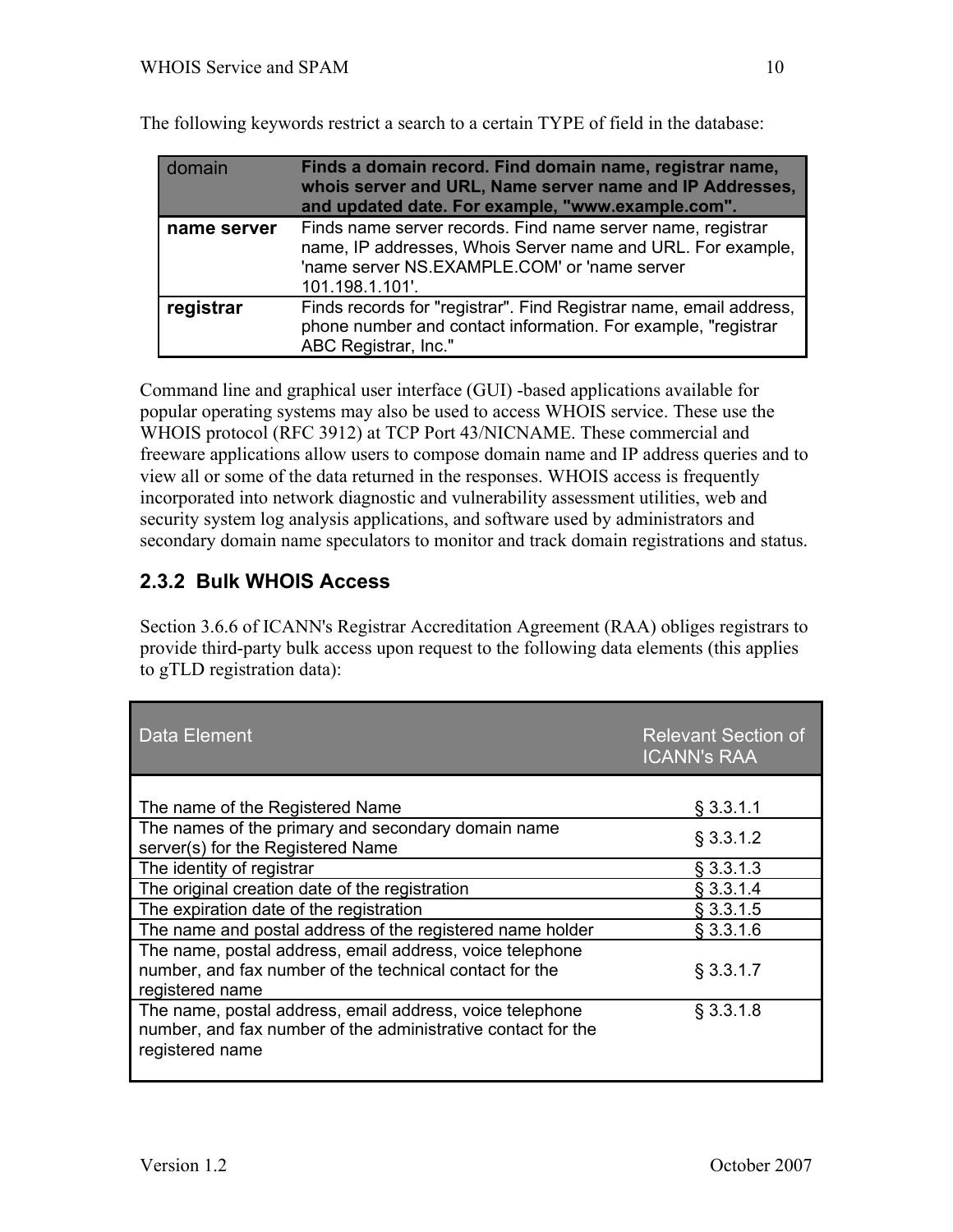§3.3.6.4 - §3.3.6.6 of the RAA identify usage and resale restrictions registrars must impose on third parties who are permitted one form of bulk access (see also the WHOIS Marketing Restriction Policy, WMRP  $[8]$  $[8]$  $[8]$ ). Any party who requests bulk access must agree to the registrar's terms, which may include an annual fee for this form of access. Registrars are not restricted from offering bulk access under other terms and conditions.

## *2.3.3 GNSO WHOIS Activities and SPAM*

The GNSO and particularly the GNSO WHOIS Task Force have studied a broad set of issues related to the amount of contact information ICANN requires registrars to display. Areas the WHOIS Task Force are actively studying include the protection of personal data, mechanisms for notifying registrants of inaccurate WHOIS data, improving the accuracy of WHOIS data, and dealing with WHOIS data abuse. Issues related to dealing with WHOIS data abuse are referenced in the Final Task Force Report on WHOIS Services 12 March 2007 [[9](http://gnso.icann.org/issues/whois-privacy/whois-services-final-tf-report-12mar07.htm)] in a quote from an email by Ross Rader [[10\]](http://gnso.icann.org/mailing-lists/archives/registrars/msg03687.html):

"the amount of data that ICANN requires registrars to display in the WHOIS is facilitating undesirable behaviors like renewal scams, datamining, phishing, identity theft, ..."

An OPoC (Operational Point of Contact) proposal recommended by the WHOIS Task Force is now being developed by the GNSO. A WHOIS Working Group was created in March 2007 to continue this work. The OPoC proposes that some registrants (such as natural persons) use a new set of contact elements, OPoC, in place of the current administrative and technical contact details in the published WHOIS. This would allow some registrants to only publish the contact details of the OPoC, rather than the administrative and technical contact details. In the case of an issue with the domain name, the OPoC would contact the registrant.

The registrant can opt to have an OPoC displayed instead of the registrant's contact information, including the registrant's email address. Note that registrars are not required to publish the registrant's email address currently. The registrant's name and jurisdiction would still be displayed. Note: It is envisioned that such services as anti-spam or other email filtering features would be provided at the discretion of the registrars. The OPoC proposal can be [read in its entirety](http://GNSO.icann.org/issues/WHOIS-privacy/WHOIS-services-final-tf-report-12mar07.htm) in [9].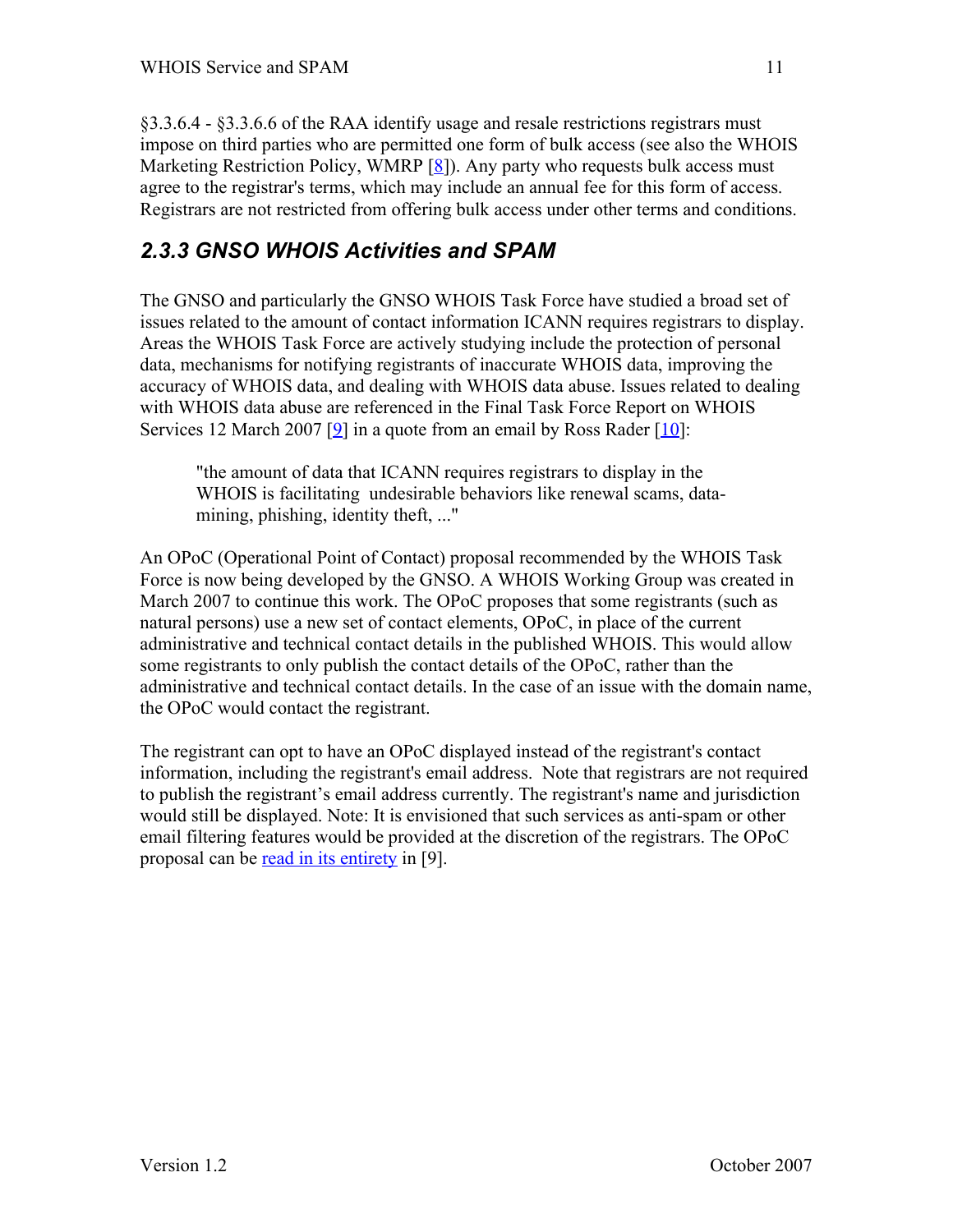## **3. Uses of Domain Records**

In this section, we attempt to list the known and speculated uses and abuses of WHOIS services.

- To contact network administrators for resolution of technical matters related to networks associated with a domain name (e.g., DNS or routing matter, origin and path analysis of DoS and other network-based attacks).
- To diagnose registration difficulties. WHOIS queries provide information that is often useful in resolving a registration ownership issue, such as the creation and expiration dates and the identity of the registrar.
- To contact web administrators for resolution of technical matters related to web associated with a domain name.
- To obtain the real world identity, business location and contact information of an online merchant or business, or generally, any organization that has an online presence..
- To associate a company, organization, or individual with a domain name, and to identify the party that is operating a web or other publicly accessible service using a domain name, for commercial or other purposes.
- . - To contact a domain name registrant for the purpose of discussing and negotiating a secondary market transaction related to a registered domain name.
- To notify a domain name registrant of the registrant's obligation to maintain accurate registration information<sup>[5](#page-11-0)</sup>.
- To contact a domain name registrant on matters related to the protection and enforcement of intellectual property rights<sup>[6](#page-11-1)</sup>.
- To gather information about a company, organization, or individual as part of the *footprinting* and target acquisition phase of an Internet attack. Internet footprinting involves searches and queries of available publicly accessible databases, including web pages, the U.S. Securities Exchange Commission's Electronic Data Gathering, Analysis, and Retrieval (EDGAR) database, WHOIS, and DNS [7](#page-11-2)
- To establish or look into an identity in Cyberspace, and as part of an incident response following an Internet or computer attack, security professionals and law

<span id="page-11-0"></span><sup>5</sup> WHOIS Data Reminder Policy [5]

<span id="page-11-1"></span><sup>6</sup> Comments from the American Intellectual Property Law Assocation, regarding the preliminary reports of the WHOIS Task Forces [\[35](http://www.aipla.org/Content/ContentGroups/Issues_and_Advocacy/Comments2/Domain_Name_Comments/WhoisComments.pdf)]

<span id="page-11-2"></span><sup>7</sup>  *Hacking Exposed*, by McClure, Scambray, & Kurtz, Osborne Press, ISBN 0-07-212127-0; in particular, see Chapter 1, Footprinting – Target Acquisition, pp 7-14. This phase of an Internet attack is sometimes called *reconaissance*.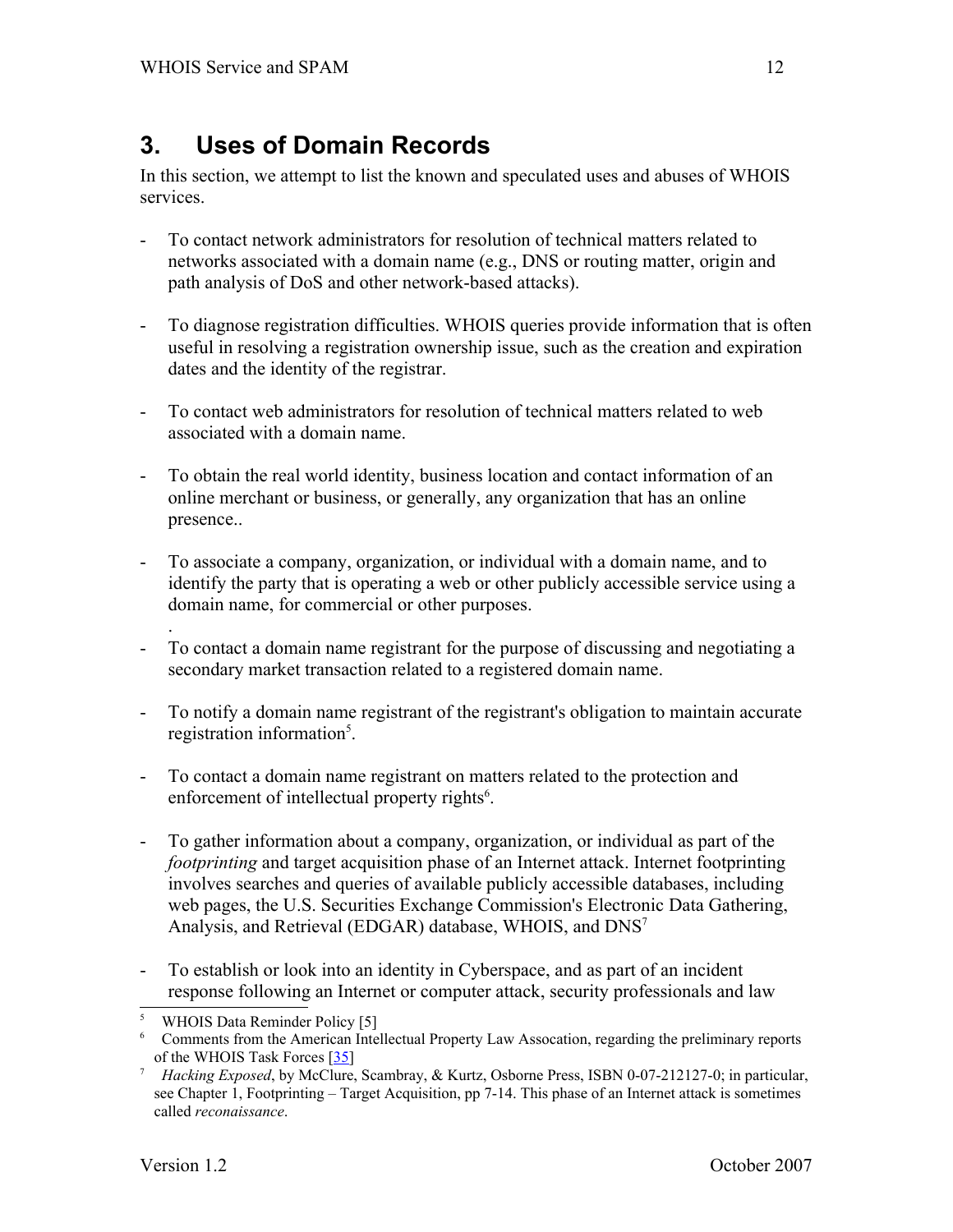enforcement agents use WHOIS to identify points of contact<sup>[8](#page-12-0)</sup>

- To gather investigative leads (i.e., to identify parties from whom additional information might be obtained). Law enforcement agents use WHOIS to find email addresses and attempt to identify the location of an alleged perpetrator of a crime involving fraud<sup>[9](#page-12-1)</sup>.
- To investigate spam, law enforcement agents look to the WHOIS database to collect information on the website advertised in the spam<sup>[10](#page-12-2)</sup>.
- To collect or "farm" email addresses for the purpose of delivering unsolicited electronic mail<sup>[11](#page-12-3)</sup>.

This list is not exhaustive. The Committee makes no claims here except that the sources identified claim that domain records have been used in the manners described.

<span id="page-12-0"></span><sup>8</sup> *Incident Response: Investigating Computer crime*, Mandia & Procise, Osborne Press, ISBN 0-07- 213182-9, pp 435-439.

<span id="page-12-1"></span><sup>&</sup>lt;sup>9</sup> *How the FTC uses WHOIS Data* [[37\]](http://www.icann.org/presentations/mithal-WHOIS-workshop-24jun03.pdf)

<span id="page-12-2"></span><sup>&</sup>lt;sup>10</sup> The Importance of WHOIS data bases for spam enforcement [[38\]](http://www.icann.org/presentations/opta-mar-26jun06.pdf)

<span id="page-12-3"></span><sup>&</sup>lt;sup>11</sup> FAQ: How do spammer's get people's email addresses?  $[39]$  $[39]$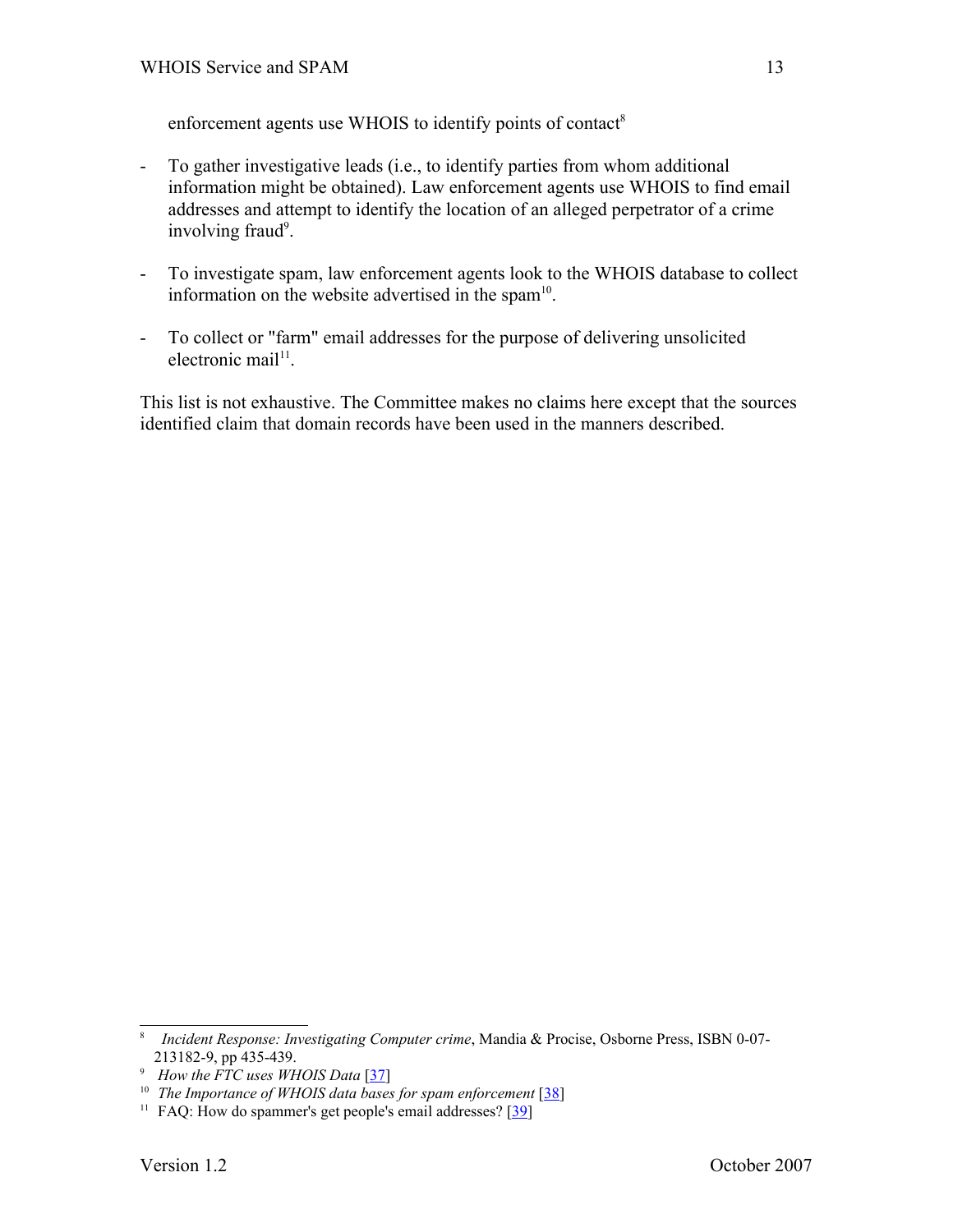## **4. WHOIS and SPAM**

Spam is an Internet pandemic. Depending on the sources of data, between 40 and 90 percent of email that is delivered can be classified as spam by the recipient  $[11, 12, 13, 13]$  $[11, 12, 13, 13]$  $[11, 12, 13, 13]$  $[11, 12, 13, 13]$  $[11, 12, 13, 13]$  $[11, 12, 13, 13]$  $[11, 12, 13, 13]$ [14](http://www.postini.com/stats/index.php)]. Estimates vary in part due to phenomena called spam outbreaks that introduce dramatic fluctuations in spam delivery, as illustrated below:



Percent of email considered spam (data: CommTouch, graph: Swivel.com [[15](http://www.swivel.com/graphs/show/9135865)])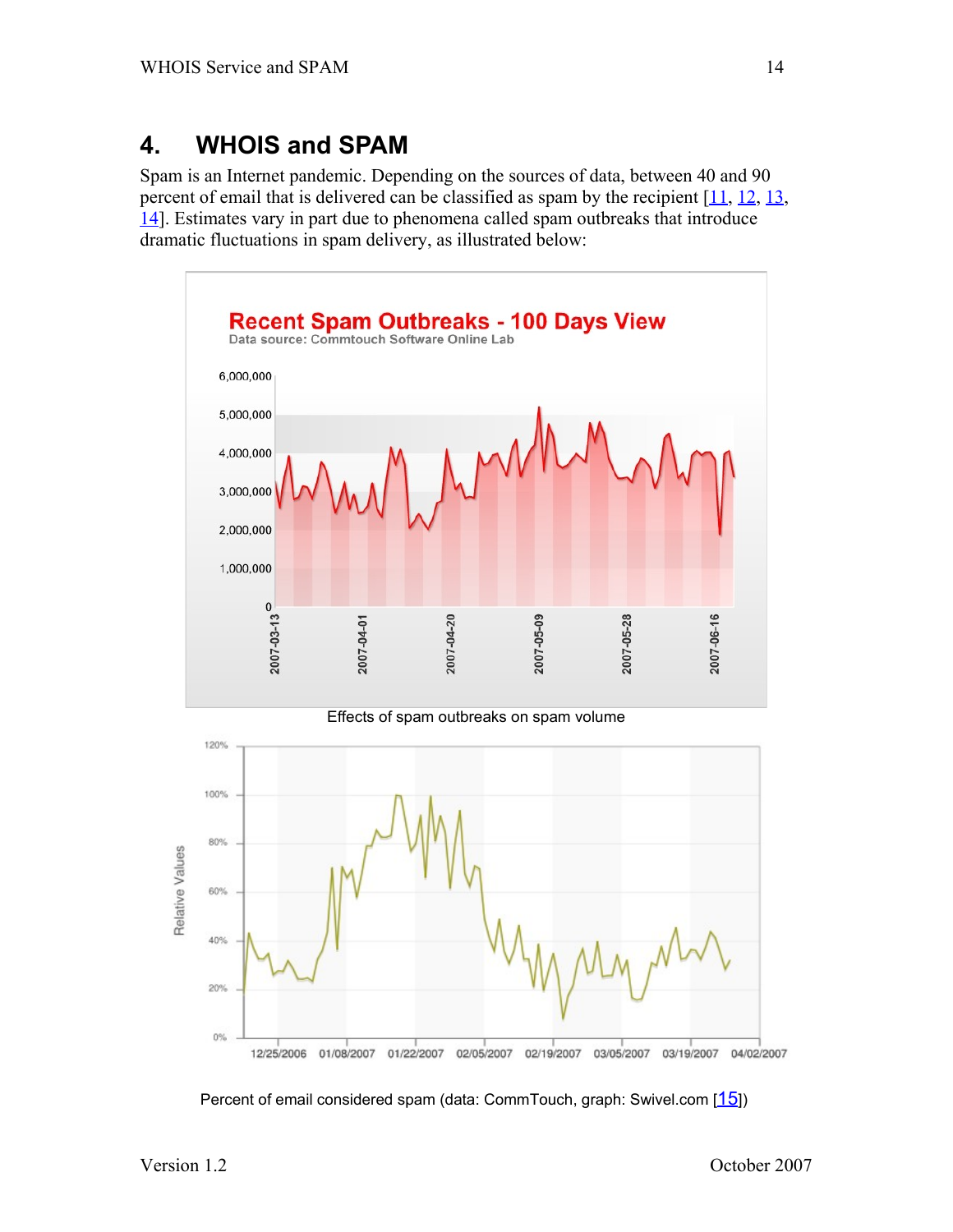Spam is the commonly adopted term for Unsolicited Bulk Email, or UBE. The Internet Mail Consortium defines UBE as Internet mail ("email") that is sent to a group of recipients who have not requested it. In practice, the term spam encompasses a wider range of intrusive transmissions.

Estimates also vary depending on who and how spam statistics are collected, how stringently spam enforcement policies are set (i.e., what constitutes spam at a detection point). Anecdotal comparison of statistics published by commercial anti-spam vendors suggests that estimating that 80 per cent of email delivered is spam.

Legal and technical definitions of spam vary, but generally (according to the Electronic Frontier Foundation and anti-spam organizations such as The Spamhaus Project) two characteristics can be used to distinguish spam from legitimately transmitted email. First, spam is unsolicited. The email recipient has not granted (verifiable) permission to the originator to send email. This characteristic alone is insufficient to classify an email message as spam, as it encompasses such legitimate email purposes as a business or personal inquiry, an electronic introduction, and generally other initial forms of contact where the sender is not known to the recipient.

Spam email is also bulk delivered, i.e., it is delivered to large numbers of recipients. However, bulk delivery alone is also insufficient to classify email as spam. Email messages that are delivered to large lists of recipients who subscribe to a newsletter or electronic mailing list are bulk-delivered, but these are not spam. The community generally regards email that is both unsolicited *and* bulk delivered as spam. The technical definition of spam offered by The Spamhaus Project summarizes this description effectively:

*An electronic message is "spam" IF:*

- (1) *the recipient's personal identity and context are irrelevant because the message is equally applicable to many other potential recipients;*
- *AND*
- (2) *the recipient has not verifiably granted deliberate, explicit, and stillrevocable permission for it to be sent.* [[16\]](http://www.spamhaus.org/definition.html)

The definition of spam can be further defined by the relationship between the sender and the recipient. If the sender has no consideration or care for the recipient, then the email message is spam.

A considerable portion of spam email serves as a snare for fraudulent activity. Spam is used to elicit user accounts and passwords as well as personal, financial, and credit card information from recipients; to entice recipients into purchasing bogus health products; to lure recipients to invest in falsely represented stocks and commodities; and to convince recipients to participate in (scam) lotteries.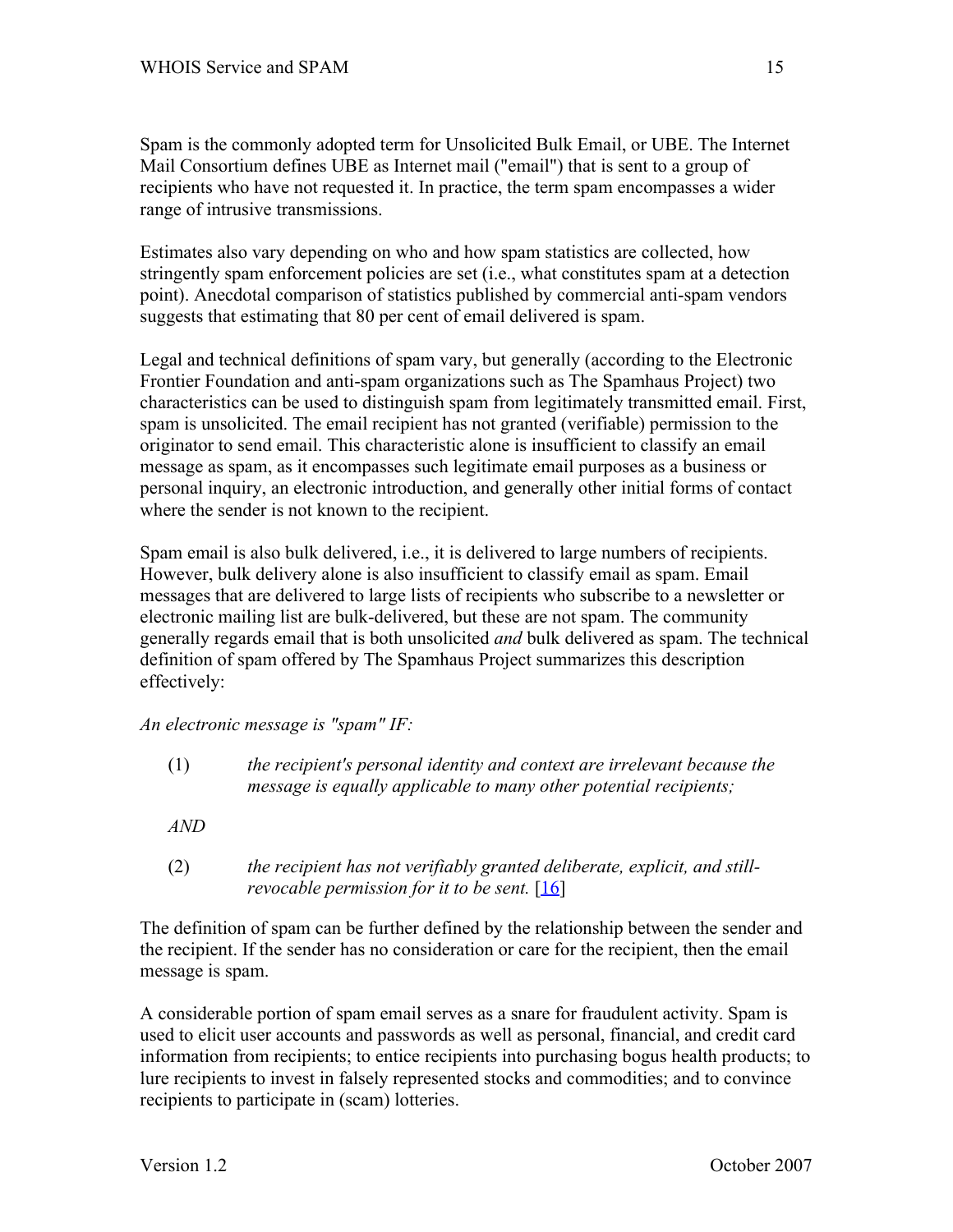The cost of sending spam to large numbers of recipients (per message sent) is extremely small compared to bulk postal delivery. Much of spam originates from programs that have been installed without authorization on inadequately protected computers. The programs are able to send email through open email relay systems throughout the Internet. Open email relay systems will forward (relay) email from any sender email address without restriction or filtering. While open email relays are widely discouraged, the number available remains more than sufficient to support the spam industry.

Email users are more aware of the dangers of spam today. Awareness combined with more widespread use of anti-spam measures in email client software and at security gateways operated by service providers and private organizations improves users' email experience by decreasing the amount of spam that is delivered to recipients. A side effect of more effective anti-spam measures is that spammers resort to sending email to more recipients. To do so, spammers aggressively search for email addresses.

#### *4.1 How Do Spammers obtain email addresses?*

Spammers obtain email addresses from a variety of sources, using many automated techniques. Some known and speculated techniques are briefly introduced here.

**Spambots**. Spambots are automated software designed to search web sites and harvest email addresses. Spambots vary in sophistication. Some spambots will search for HTML "mailto" tags whereas others will grab any character string containing the  $\omega$  symbol.

**Usenet, news groups, social networks, IRCs, and mailing list scanners**. Some spammers subscribe to Usenet, news groups, chat rooms, social networks, and electronic mailing lists, then use automated software to collect email addresses from the {From:, Reply-To:, CC:} headers of email delivered by those list servers or to spam the news group or social network.

**Spammer Viruses**. Many viruses are programmed to access the address book on an infected computer and use the email addresses found there to propagate and infect other computers. Similar programming techniques are included in viruses (Sobig, Mimail) to collect the contents of address books from infected computers.

**Directory Harvest Attacks**. Using automated programming, the spammer will establish a Simple Mail Transfer Protocol (SMTP) session to an organization's email servers and attempt to construct an organization's email directory, based on positive responses to attempts to send email to recipients at that domain. Spammers use simple brute force (all possible alphanumeric combinations) or dictionary techniques (individual and concatenated common given and surnames) to generate the user element of a standard user@domain email address. The "harvest" is the list of user elements for which the SMTP server returns a positive acknowledgement when queried.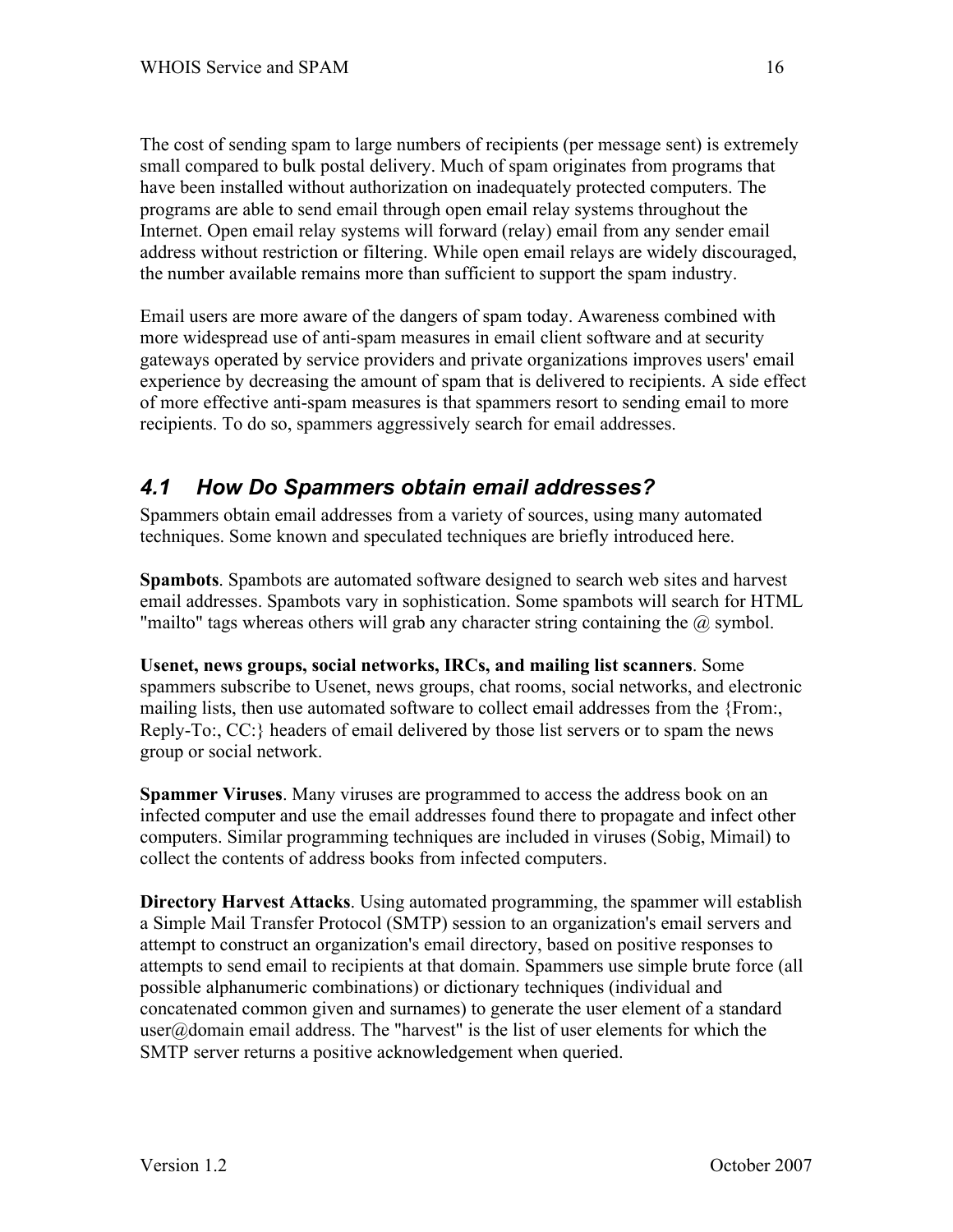**List Merchants**. Parties who have accumulated millions of legitimate email addresses sell their lists to spammers.

**ENUM harvesting.** ENUM is an application of the Dynamic Delegation Discovery System using Telephone Numbers to look up Uniform Resource Identifiers in the Domain Name System (RFC 3245, RFC 3761). ENUM is still regarded as an emerging service but industry experts have speculated that URNs could be harvested for contact information such as email addresses by a new generation of spambots.

**WHOIS service.** Registrants are required to provide email addresses of the registrant as well as technical and administrator contacts for a domain name. These email addresses are routinely used by law enforcement agents, network administrators, and security practitioners to identify spammers and enforce anti-spam laws. Security experts believe WHOIS is commonly used for footprinting and target acquisition as well as a source for collecting email addresses [17].

#### *4.2 How Do Registries and Registrars Protect Against Automated Access?*

Registries and registrars employ various countermeasures to thwart automated collection of domain records via query-based WHOIS services. In such cases, web user interfaces challenge the querying party with a visual display and prompt for a response that is not easily automated.

 $CAPTCHA [18]$  $CAPTCHA [18]$  $CAPTCHA [18]$  – Completely Automated PublicTuring Test To Tell Computers and Humans Apart – challenges the querying party with an image (typically, a distorted text) and requires that the querying party type the text in an input form.

| Enter Access Code: |                    |
|--------------------|--------------------|
|                    |                    |
|                    |                    |
|                    | <b>VERIFY CODE</b> |

ESP-PIX [\[19](http://www.captcha.net/cgi-bin/esp-pix)] challenges the querying party with a set of images and prompts the party to choose a word that applies to all the images in the set.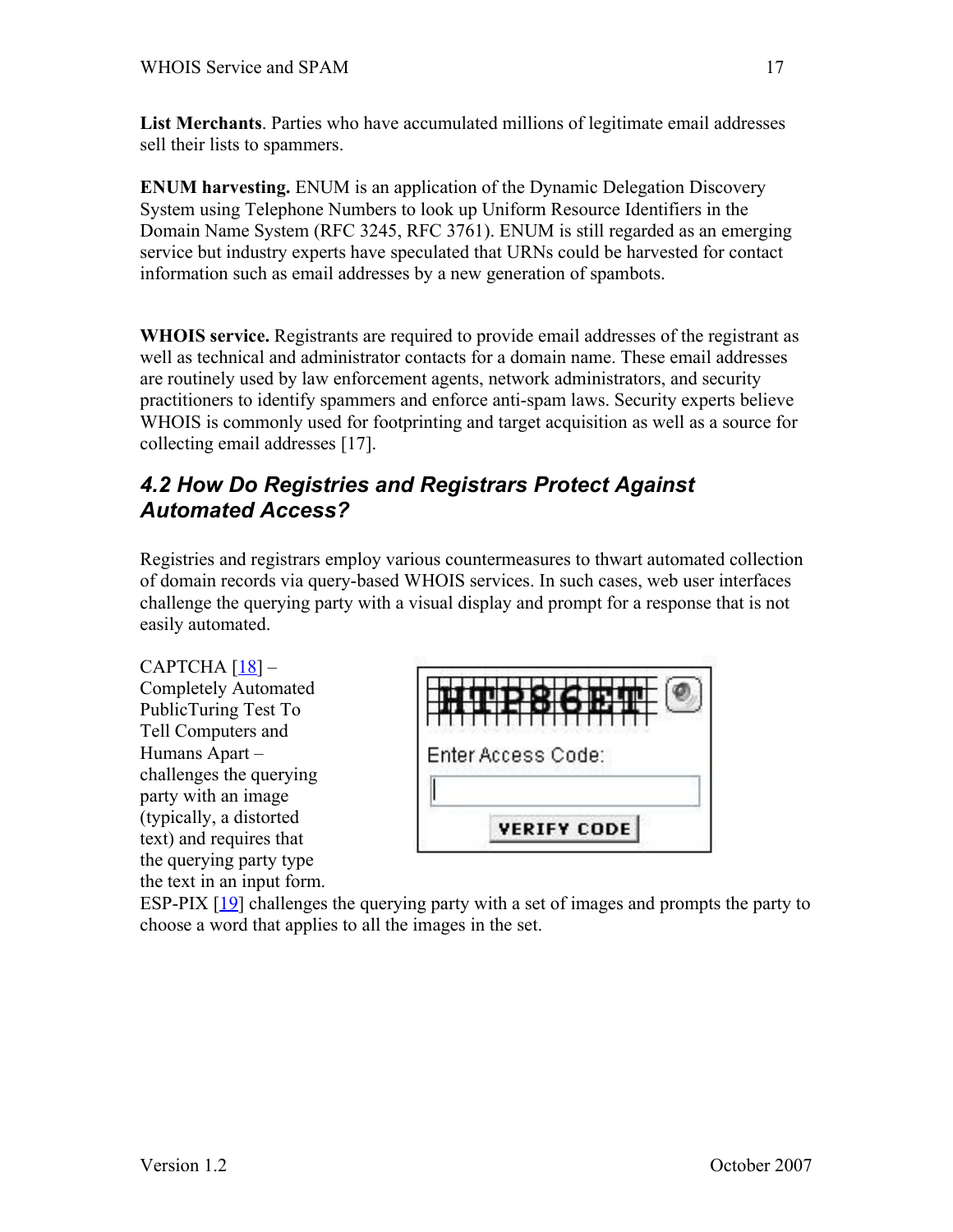

Some registries, registrars and resellers may employ anti-scripting and other mechanisms to thwart automated collection of registrant email addresses. Measures as simple as prompting the querying party to explicitly acknowledge having read and accepted a "conditions of use" statement through some web input object method (radio button, checkbox, menu pull down, etc.) can thwart certain automated collection efforts.

Registrars may also rate-limit WHOIS queries based on an identity such as the source IP address. Rate limiting interferes with rapid collection of email addresses. This measure can be applied to applications that access WHOIS service at TCP Port 43/NICNAME as well as web-based WHOIS services.

Some registries do not publish their zone file data to the public. While operators who are under contract with ICANN (gTLD registries) must provide free zone file data, policies concerning publication of zone file data vary by ccTLD. One TLD included in our study, the DE registry (DENIC), does not provide zone file data.

In this report, we generically apply the term **Protected-WHOIS** to these and other forms of protection against automated access.

## *4.3 Safeguards against email address abuse*

Some registrars offer services that allow registrants to protect email addresses and other contact information against public disclosure. The registrar collects and maintains accurate domain records for the registrant who paid for the domain name registration to be registered by the proxy service, who then licenses the use of the name to the end-user. As a service to the original registrant, the registrar substitutes their own address details in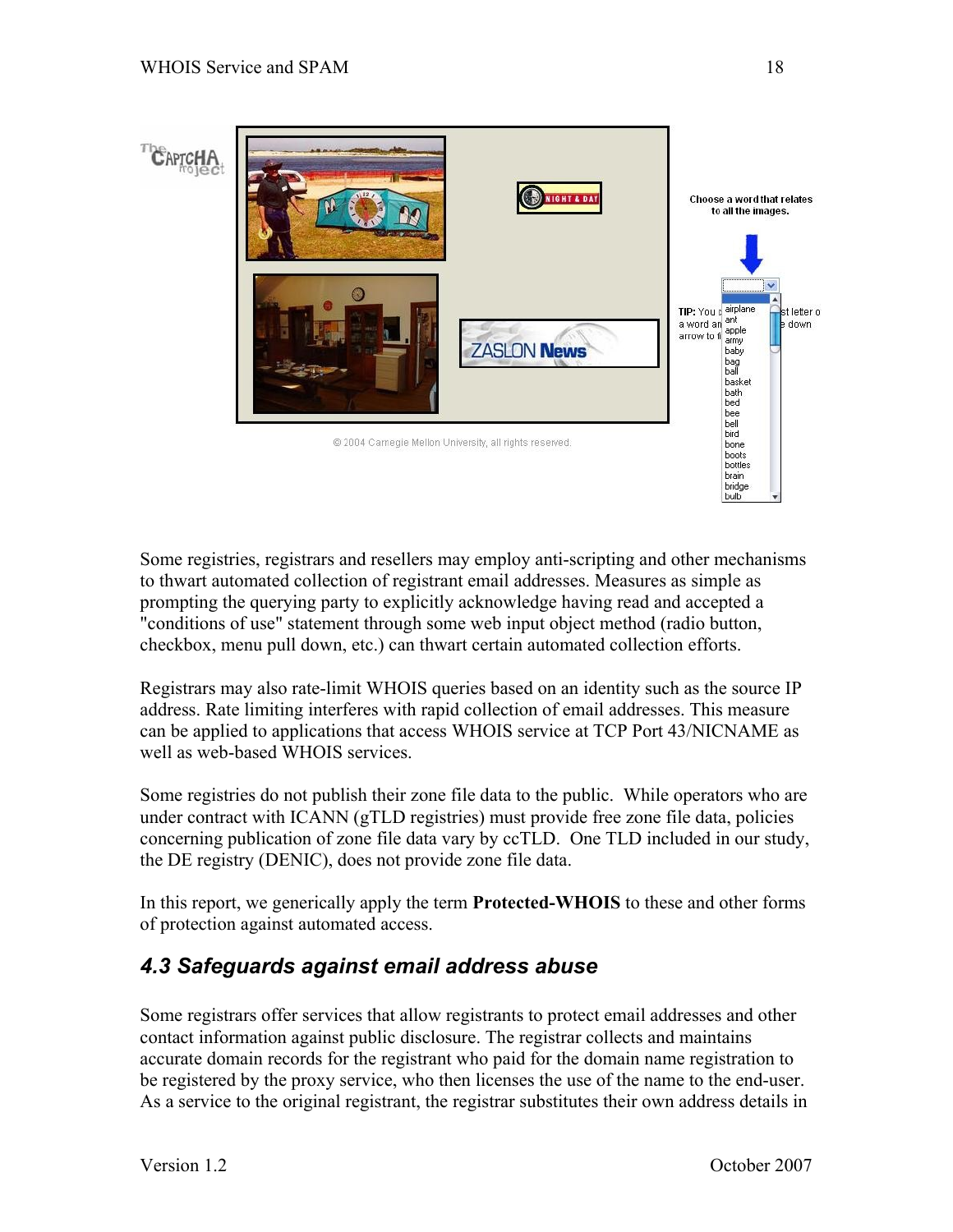the Registrant fields when the domain name is queried using WHOIS. Spam blocking measures (e.g., spam filtering applications or gateways) are commonly incorporated into such services to further reduce spam delivered to the registrant. Thus, the benefits of this service to a registrant are twofold:

- 1) The email address returned in response to a WHOIS query is not the registrant's email address. If the registrant is able to prevent his own email address from being published where it is exposed to other harvesting methods, the registrant is less likely to receive spam.
- 2) Active anti-spam measures applied on the registrar-administered email address will mitigate spam. The effectiveness of such measures, depending on how aggressively the measure is configured, is often between 95-99%. (Note: this percentage periodically drops as spammers learn and apply techniques to evade spam detection, and rises again as anti-spam measures detect such techniques.)

Such services may also protect other registrant contact information and are advertised as methods to mitigate several forms of domain-related attacks (identity theft, fraud, stalking, harassment, data mining)  $[20, 21, 22, 23]$  $[20, 21, 22, 23]$  $[20, 21, 22, 23]$  $[20, 21, 22, 23]$  $[20, 21, 22, 23]$  $[20, 21, 22, 23]$  $[20, 21, 22, 23]$  $[20, 21, 22, 23]$  $[20, 21, 22, 23]$ .

Certain registrars who offer such services provide a side-by-side comparison illustrating the differences between the contact information displayed in response to a WHOIS query. An example of such side-by-side comparisons is illustrated below  $[24]$  $[24]$ :

ICANN, the international governing body for domain names, requires every Registrar to maintain a publicly accessible "WHOIS" database displaying all contact information for all domain names registered.

Example: John Smith lives at 1234 Elm Street, Hometown AZ 85000. His home phone is 480-555-5555. He buys "ProxiedDomain.com"

. With a public registration, John's personal information is available for anyone to see.

. With a private registration, John's personal information is shielded from public display, and a private email address allows John to control who reaches him.

|                           | <b>Public</b> |  |  |
|---------------------------|---------------|--|--|
| λegistration WHOIS Listin |               |  |  |

Registrant: John Smith 1234 Elm Street Hometown, AZ 85000 Registered through: Domains Priced Right™ Domain Name: ProxiedDomain.com Created on: 15-Oct-02 Expires on: 15-Oct-03 Last Updated on: 17-Oct-02 **Administrative Contact:** John Smith john@ProxiedDomain.com 1234 Elm Street Hometown, AZ 85000 (480) 555-5555 **Technical Contact:** John Smith john@ProxiedDomain.com 1234 Elm Street Hometown, AZ 85000 (480) 555-5555

#### Private **Registration WHOIS Listing**

**Registrant:** Domains By Proxy, Inc. DomainsByProxy.com 15111 N. Hayden Road Suite 160/PMB 353 Scottsdale, AZ 85260 Registered through: Domains Priced Right™ Domain Name: ProxiedDomain.com Created on: 15-Oct-02 Expires on: 15-Oct-03 Last Updated on: 17-Oct-02 **Administrative Contact:** Domains By Proxy, Inc. ProxiedDomain.com@DomainsByProxy.com DomainsByProxy.com 15111 N. Hayden Road Suite 160/PMB 353 Scottsdale, AZ 85260 (480) 624-2599 **Technical Contact:** Domains By Proxy, Inc. ProxiedDomain.com@DomainsByProxy.com DomainsByProxy.com 15111 N. Hayden Road Suite 160/PMB 353 Scottsdale, AZ 85260 (480) 624-2599 **Close**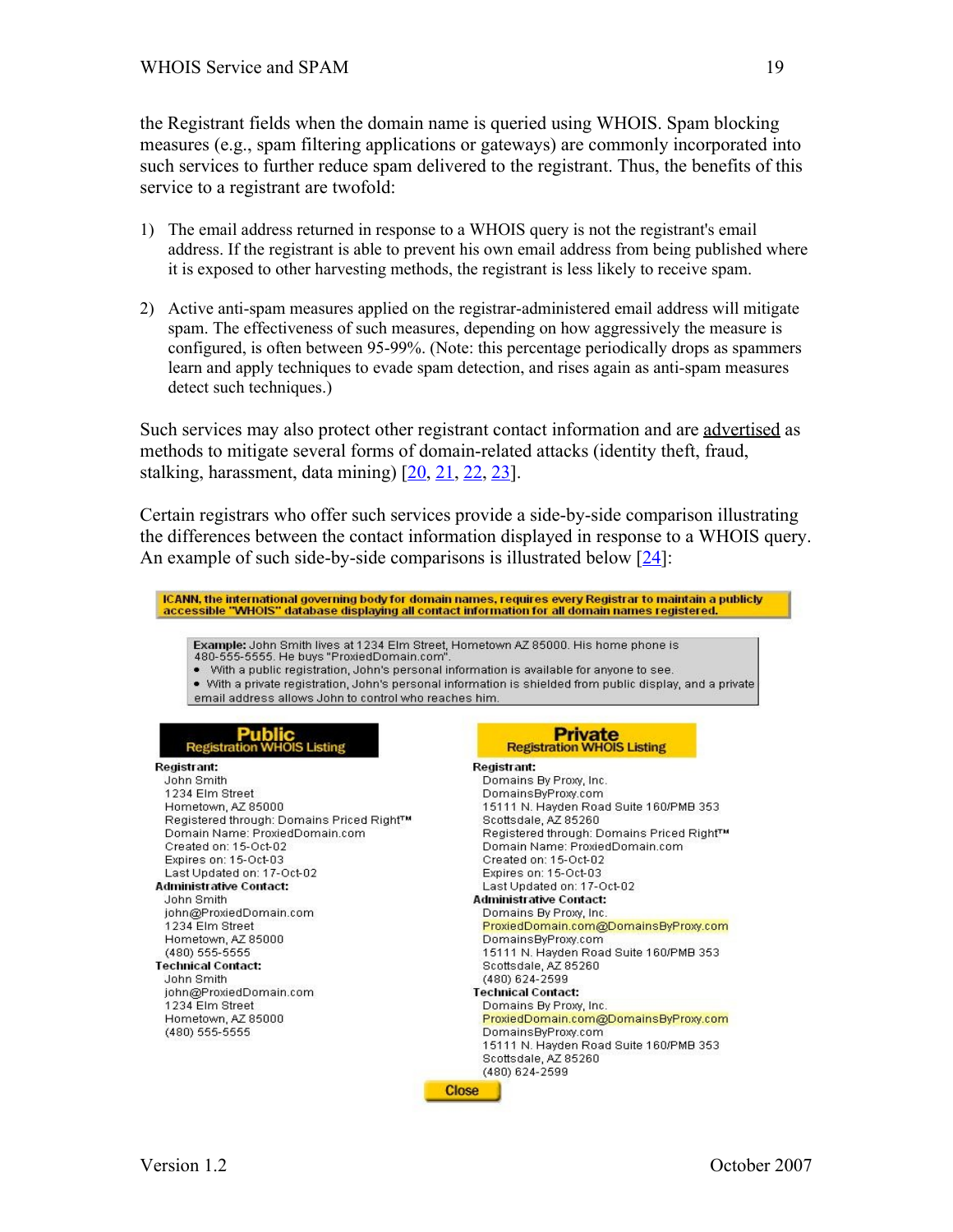In this report, we generically apply the term **Delegated-WHOIS** to these services.

#### *4.4 Is the WHOIS service a source of email addresses for spammers?*

A US Federal Trade Commission study concluded that WHOIS is not used as a source for collecting email addresses [[25](http://www.ftc.gov/bcp/conline/pubs/alerts/spamalrt.htm)]. FTC investigators wanted to determine which sources spammers considered most useful for collecting (harvesting) email addresses. The investigators planted special "undercover" email addresses in different locations on the Internet, including web pages, newsgroups, chat rooms, message boards, online directories for web pages, instant message user profiles, domain names, online resumes and online dating service personal listings.

The FTC investigators reported that very high percentages of email addresses included in web pages in the conventional user $@$  domain format received spam, and that addresses used in email posted to newsgroups and chat rooms received spam as well. The report also made the following assertion:

*Addresses posted in instant message service user profiles, "WHOIS" domain name registries, online resume services, and online dating services did not receive any spam during the six weeks of the investigation.*

The FTC study is now nearly five years old. SSAC observes that registrars offer a variety of "protection" services including "WHOIS Spam Catcher" service [\[26](https://domains.jumpdomain.com/index.cgi?page=spam_catcher.tmpl)], email masking [[27](http://www.networksolutions.com/domain-name-registration/private.jsp)], and proxy registration services [[28\]](http://www.active-domain.com/whois-proof.htm). Evidently, a market exists for the sale of services that protect email addresses from open publication in various locations, including the WHOIS. Registrars also offer anti-abuse and anti-spam measures to registrants who purchase these services.

SSAC also notes that scripts can be written in common programming and batch languages to automate command-line WHOIS applications to harvest email addresses from the domain records returned in responses to queries, although this behavior is sometimes thwarted by the deployment of rate limiting and/or IP address blacklisting schemes. SSAC also observes that the commercial mass email software market includes products that offer a domain owner email extractor<sup>[12](#page-19-0)</sup>  $[29, 30]$  $[29, 30]$  $[29, 30]$  $[29, 30]$ .

Given the continued, global interest in defeating spam, SSAC determined that the topic of "WHOIS service and spam" merited additional attention so the committee undertook a study to determine whether spammers use WHOIS services as a means to collect email addresses for spam.

<span id="page-19-0"></span><sup>&</sup>lt;sup>12</sup> One extraction program  $[31]$  $[31]$  is described as being "designed to search through global WHOIS database to extract owners' personal data. Current version of the program is capable of retrieving all contact e-mail addresses, phone and fax numbers, country name and expiration dates."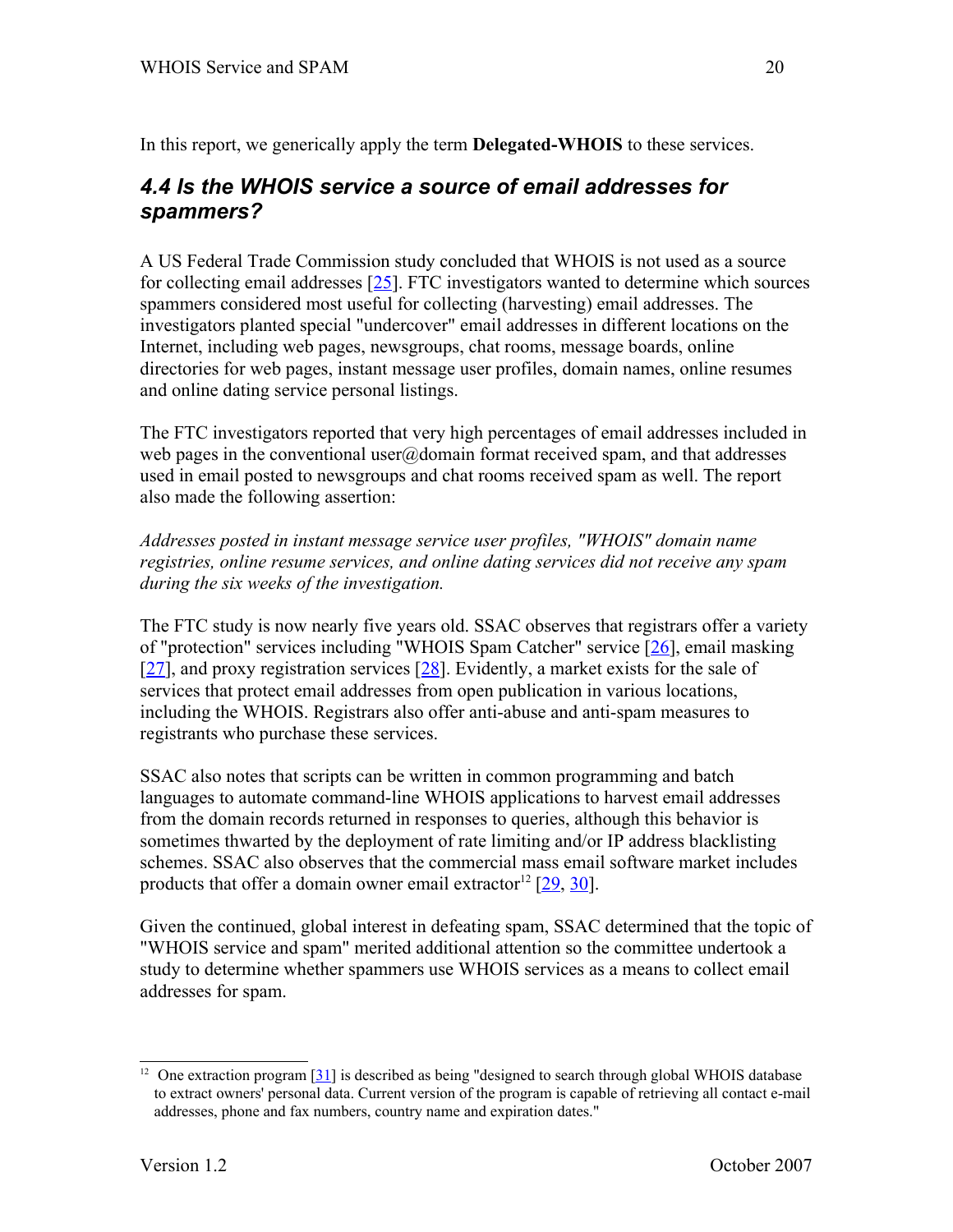# **5. Objectives of the Study**

This study attempts to answer the following questions:

- 1. Do spammers (or data harvesters who sell lists to spammers) collect email addresses from domain name registration records using query-based WHOIS services?
- 2. For an email address that is not published anywhere other than the WHOIS, do measures to protect query-based WHOIS access from automated collection (Protected-WHOIS) result in a decrease in the quantity of spam delivery to a registrant?
- 3. For an email address that is not published anywhere other than the WHOIS, do email substitution and anti-spam services provided by registrars (Delegated-WHOIS) result in a decrease in the quantity of spam delivery to the end-user/licensee of the domain, who has retained the registrar as his agent to be the public-facing domain name registrant?
- 4. Does the combination of measures described in (2) and (3) result in a decrease in the frequency of spam delivery to a registrant?
- 5. Do spammers favor one Top Level Domain over others when they attempt to collect email addresses?

This report is narrowly focused on the relationship between WHOIS and spam, and not on the larger aspect of email address harvesting by spammers. **In particular, SSAC makes no claims regarding whether the WHOIS is exclusively or even preferentially used by spammers as a source for email addresses for spam. The Committee members involved in the WHOIS study do not believe that the WHOIS service is the dominant source of spam. The Committee did not conduct any work on the proportion of spam received as a result of email addresses appearing in WHOIS responses as compared to other methods of email address discovery.**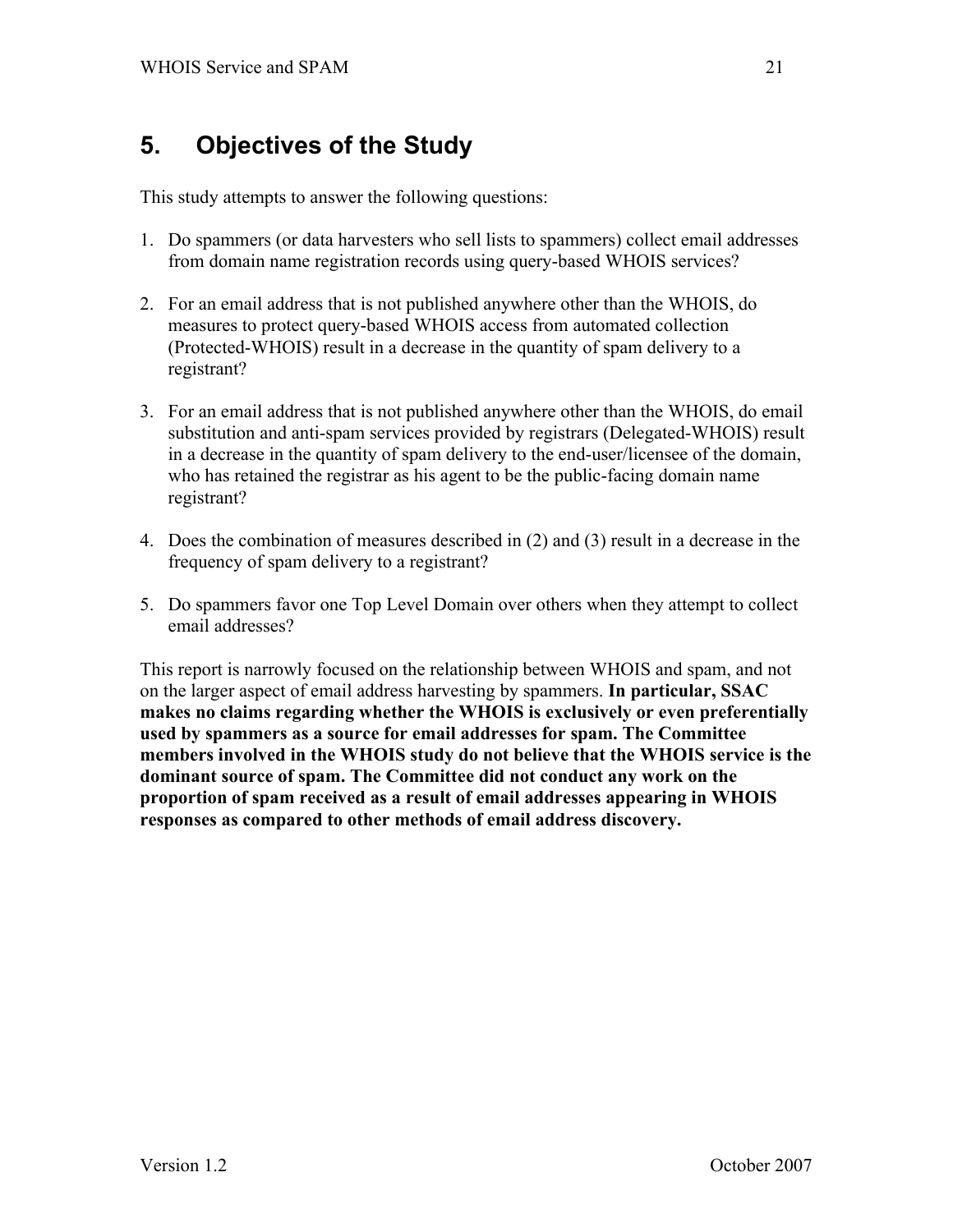# **6. Methodology**

This SSAC study on WHOIS set out to establish whether the WHOIS service was a source of email addresses for spammers.

For the study, SSAC registered and monitored mail delivery to domains in four Top Level Domains: COM, DE, INFO, and ORG. These domain names were registered during the month of February 2007. SSAC then collected and analyzed all email messages delivered to these addresses for a period of approximately three months. This included the specific email addresses recorded in the domain name registration as well as any recipients to which email was delivered. Spam delivered to email addresses recorded in domain name registration records was counted separately from all other addresses that received email for the purpose of analysis. In each of the cases where a specific email address was used, commonly guessable email addresses such as "admin", "info", "user", "support" were not used. In some cases, the registrant names were common first names or last names, which were used in emails, and could have been "guessed" by a dictionary or name directory attack.

To minimize the possibility of introducing a variable (name bias) to the study sample, SSAC composed second level labels of the domain names using two techniques. We created one set of names by extracting words at random from a newspaper and concatenating several words to create a label of a minimum of ten (10) letters and a second set of names by interleaving letters and numbers to compose second-level labels (e.g., s1a2m3p4l5e). We also used randomly generated strings for the user or recipient component of each registrant email (the string that precedes the " $\hat{a}$ " sign).

The email domains were hosted on systems operated by registrars. The email addresses recorded in the domain name registration records were not published in any form or forum. In particular, they were neither used in correspondence nor published electronically in any locations on the Internet where FTC investigators planted email addresses in their 2003 study, including web pages, newsgroups, chat rooms, message boards, online directories for web pages, instant message user profiles, domain names, online resumes and online dating service personal listings. Thus, any email delivered to the email addresses recorded in the domain name registration records and not originating from the registrar was considered unsolicited. Further, since it is implausible that any party might be attempting to contact any individual having email addresses assigned in these domains, we assume that email delivered to these specific addresses was a copy of a bulk-addressed message.

This study began on 12 February 2007 and continued through 12 May 2007 (90 days). Email deliveries to recipients at each domain name were collected and counts were accumulated using automated scripts.

The SSAC conducted two sets of experiments.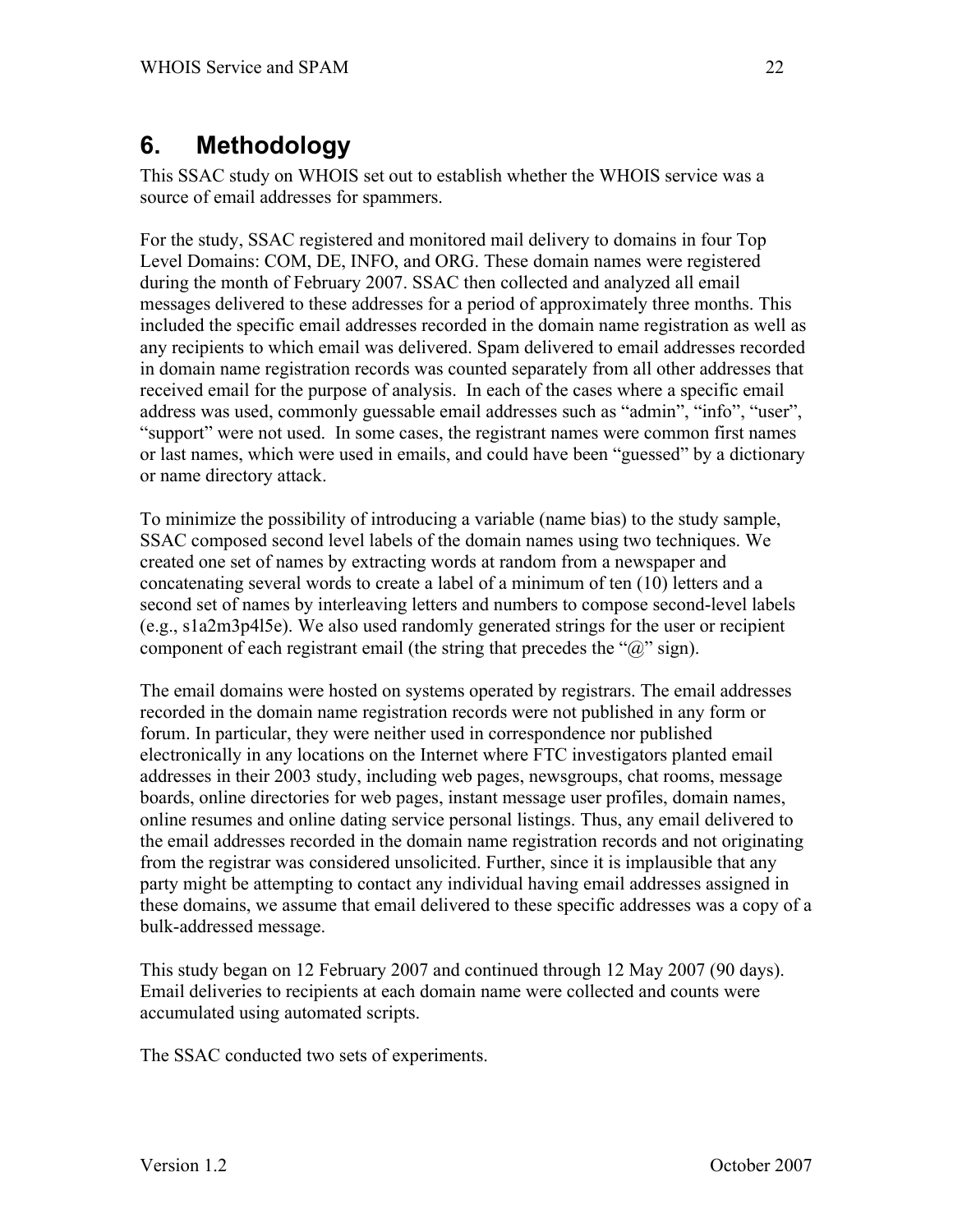**Experiment 1** attempted to determine the effects on spam delivery when Protected-WHOIS or Delegated-WHOIS services are used. The cases studied in this set of experiments are as follows:

Case #1: Five (5) domain names were registered in the COM and INFO registries with neither **Protected-WHOIS** nor **Delegated-WHOIS**.

Case #2: Five (5) domain names were registered in the DE and ORG registries with **Protected-WHOIS** but not **Delegated -WHOIS.**

Case #3: This case used the same TLD registries as Case #1 with **Delegated-WHOIS** service offered by the registrar but not **Protected-WHOIS** [13](#page-22-0) **.**

Case #4: This case used the same TLD registries as Case #2 with both **Protected-WHOIS** and **Delegated-WHOIS** services available to the registrant via the registry or registrar<sup>[14](#page-22-1)</sup>.

**Experiment 2** attempted to classify the kinds of spam delivered to email addresses at the domain name. For this study, 15 additional domains were included in the analysis to measure the incidence of spam emails arriving at either the email address recorded in the registration record and to any recipient email address at the domain name. For this study, neither **Protected-WHOIS** nor **Delegated-WHOIS** were used. These names were not used in other parts of the study.

<span id="page-22-0"></span><sup>&</sup>lt;sup>13</sup> INFO rate limits WHOIS queries based on source IP address at the registry web site for port 43 but not for web based queries. COM runs a "thin" registry so WHOIS queries are made directly to the registrar's web site.

<span id="page-22-1"></span><sup>&</sup>lt;sup>14</sup> ORG rate limits WHOIS queries based on source IP address at the registry web site for both port 43 and web based queries. The Protected-WHOIS service used by the DE registry challenges visitors with a Conditions of Use which requires an explicit (accept) response from the requestor.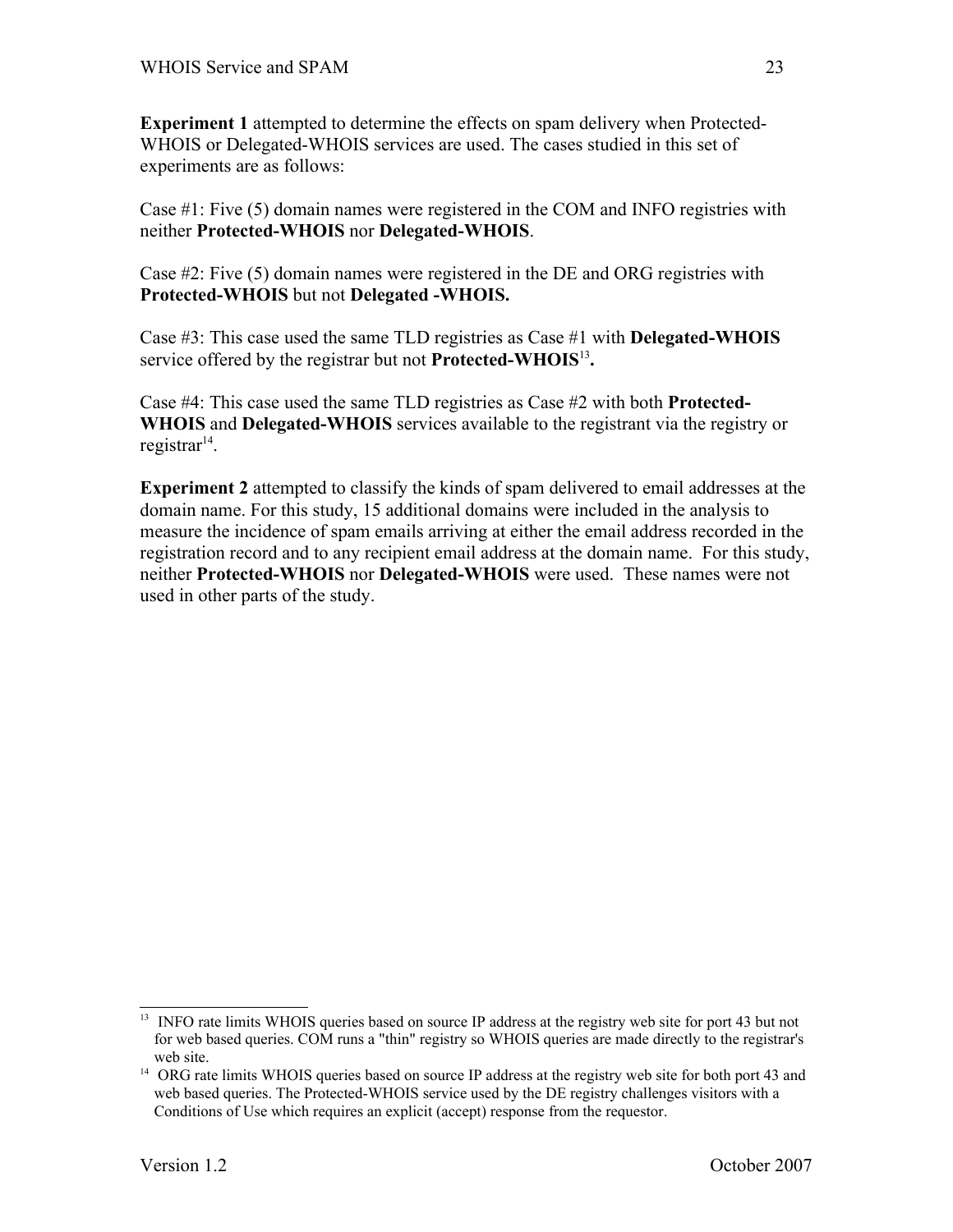# **7. Effect of Protected & Delegated WHOIS Services**

In this section, we summarize the results of the studies in tabular and graphical formats. The actual second-level labels used in the study are not presented here (SSAC may use these for continued testing or for other as-yet-to-be-determined purposes); rather, we use the representative string "RandomlyChosenName" concatenated with a number, e.g., RandomlyChosenName1. We separate spam delivered to the email address recorded in the registration records (denoted in the tables as *Published Address [15](#page-23-0)* ) from email delivered to all other recipients at the domain name (denoted in the tables as *All other recipient addresses*). Readers should take note that in some cases, the same second-level labels have been registered in multiple TLDs (e.g., RandomlyChosenName1.ORG and RandomlyChosenName1.DE). This was intentional.

#### *7.1 Case #1, Neither Protected-WHOIS nor Delegated-WHOIS used*

For this case, SSAC registered domain names with generic TLDs (INFO and COM) and used neither Protected WHOIS nor Delegated-WHOIS services.

| <b>NO Protected-WHOIS</b><br><b>NO Delegated-WHOIS</b> | # of spam<br>messages<br>delivered | Spam<br>delivered<br>to<br><b>Published</b><br><b>Address</b> | Spam delivered<br>to all other<br>recipient<br>addresses |
|--------------------------------------------------------|------------------------------------|---------------------------------------------------------------|----------------------------------------------------------|
| RandomlyChosenName6.info                               | 11700                              | 4446                                                          | 7254                                                     |
| RandomlyChosenName6.com                                | 57870                              | 10995                                                         | 46875                                                    |
| RandomlyChosenName7.info                               | 3870                               | 929                                                           | 2941                                                     |
| RandomlyChosenName7.com                                | 40770                              | 8154                                                          | 32616                                                    |
| RandomlyChosenName8.info                               | 4590                               | 1561                                                          | 3029                                                     |
| RandomlyChosenName8.com                                | 28890                              | 12712                                                         | 16178                                                    |
| RandomlyChosenName9.info                               | 36270                              | 6529                                                          | 29741                                                    |
| RandomlyChosenName9.com                                | 76500                              | 27540                                                         | 48960                                                    |
| RandomlyChosenName10.info                              | 1710                               | 1402                                                          | 308                                                      |
| RandomlyChosenName10.com                               | 16200                              | 8748                                                          | 7452                                                     |
| <b>Total</b>                                           | 278370                             | 83016                                                         | 195354                                                   |
| <b>Percent of Total</b>                                |                                    | 29.82%                                                        | 70.18%                                                   |

<span id="page-23-0"></span><sup>&</sup>lt;sup>15</sup> I.e., randomlychosenusername@randomlychosenname.<tld>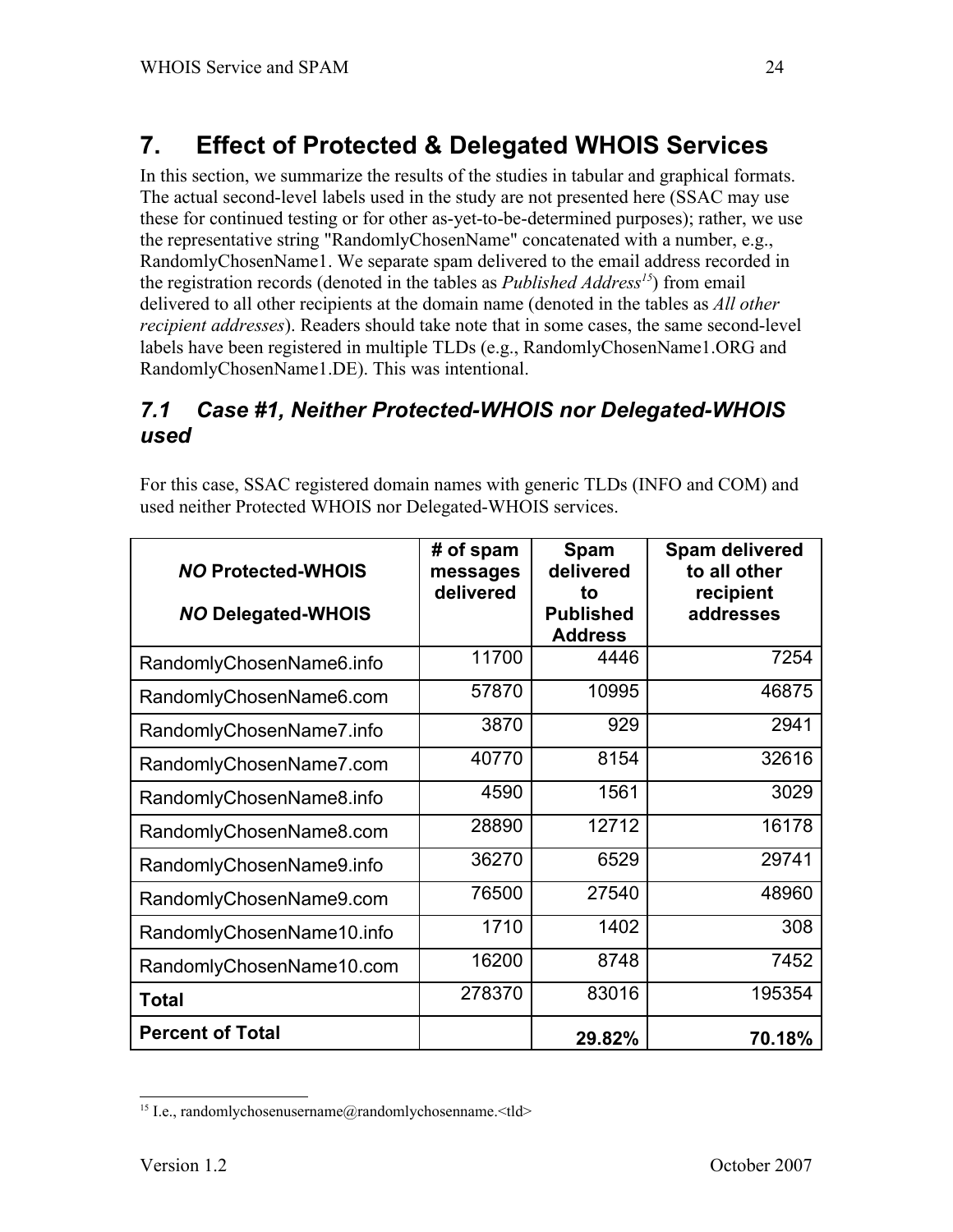In nearly all cases, the volumes of spam delivered to recipients in these domain names were extraordinarily large compared to all study cases where one or multiple protection services were used.

The number of spam messages delivered to two email addresses is atypical from others included in this case. Our data provide no insight into why the email address RandomlyChosenName10.INFO received a small volume of spam compared to other names in this study. We observe that multiple parties collect email addresses for use in delivering spam and that all or only parts of email lists are sold to multiple parties who send spam messages. It is possible that some spammers use every email address they can purchase, whereas others may be resource-limited (e.g., they may not use very large botnets to send spam), and may send fewer spam messages). This and other variables are outside the control of this study and outside the scope as well.

While the majority of domain names registered under COM did receive more spam than names registered under INFO, RandomlyChosenName9.INFO affects the mean volume of spam delivered to the names registered under INFO and its deviation from the mean is unique in this sample. A larger sample of email addresses and a study across a greater number of TLDs is necessary to determine whether the amount of spam delivered to RandomlyChosenName9.INFO is a statistical anomaly or whether spammers favor one TLD over another. The majority of the results, however, suggest that the TLD itself does matter to spammers as they attempt to harvest email addresses.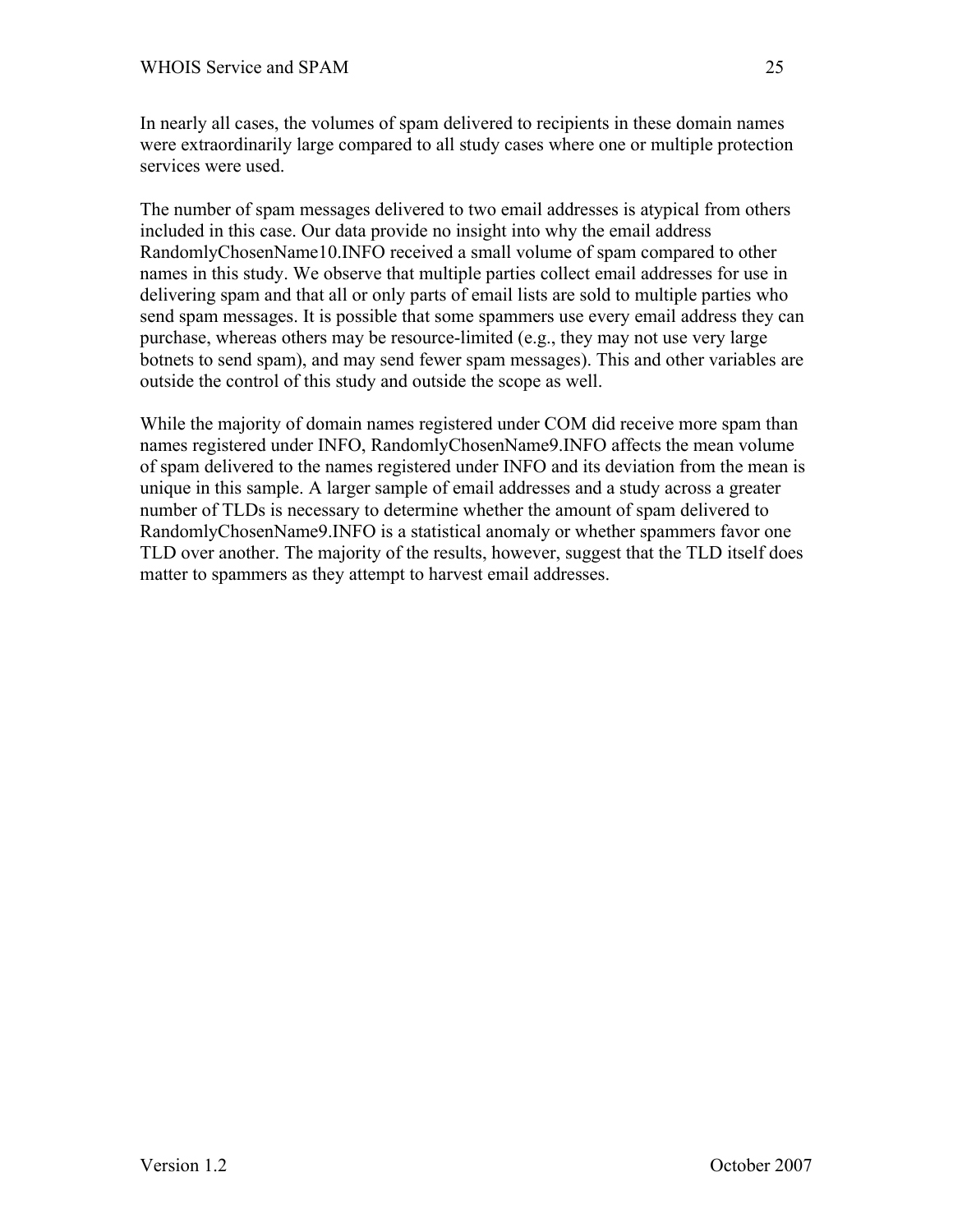## *7.2 Case #2: Protected-WHOIS used but no Delegated-WHOIS*

For this case, SSAC registered domain names with a gTLD (ORG) and a ccTLD (DE). Here, we took advantage of the Protected-WHOIS service offered but did not use a Delegated-WHOIS service.

| <b>Protected-WHOIS</b><br>but<br><b>NO Delegated-WHOIS</b> | # of spam<br>messages<br>delivered | Spam<br>delivered<br>to<br><b>Published</b><br><b>Address</b> | Spam delivered<br>to all other<br>recipient<br>addresses |
|------------------------------------------------------------|------------------------------------|---------------------------------------------------------------|----------------------------------------------------------|
| RandomlyChosenName6.org                                    | 80                                 | 18                                                            | 62                                                       |
| RandomlyChosenName6.de                                     | 38                                 | 12                                                            | 26                                                       |
| RandomlyChosenName7.org                                    | 230                                | 41                                                            | 189                                                      |
| RandomlyChosenName7.de                                     | 23                                 | 13                                                            | 10                                                       |
| RandomlyChosenName8.org                                    | 322                                | 277                                                           | 45                                                       |
| RandomlyChosenName8.de                                     | 54                                 | 12                                                            | 42                                                       |
| RandomlyChosenName9.org                                    | 1220                               | 671                                                           | 549                                                      |
| RandomlyChosenName9.de                                     | 403                                | 161                                                           | 242                                                      |
| RandomlyChosenName10.org                                   | 384                                | 88                                                            | 296                                                      |
| RandomlyChosenName10.de                                    | 125                                | 110                                                           | 15                                                       |
| Total                                                      | 2879                               | 1404                                                          | 1475                                                     |
| <b>Percent of Total</b>                                    |                                    | 48.77%                                                        | 51.23%                                                   |

On average, two orders of magnitude less spam email messages were delivered to recipients in these domains than those in Case #1; specifically, where domains in Case #1 received thousands or tens of thousands counts of spam, the registrant's email address in the majority of domains in Case #2 received only tens or hundreds.

The results for some email addresses are atypical and unexpected. However, our data provide no insight into why these addresses received a higher volume of spam than other names in this study group. One possibility is that these are examples of situations where a user name was derived by brute-forced or guessed, and once it was used with success, the email address was added to a spam list that was used on more than one occasion and possibly by more than one spammer.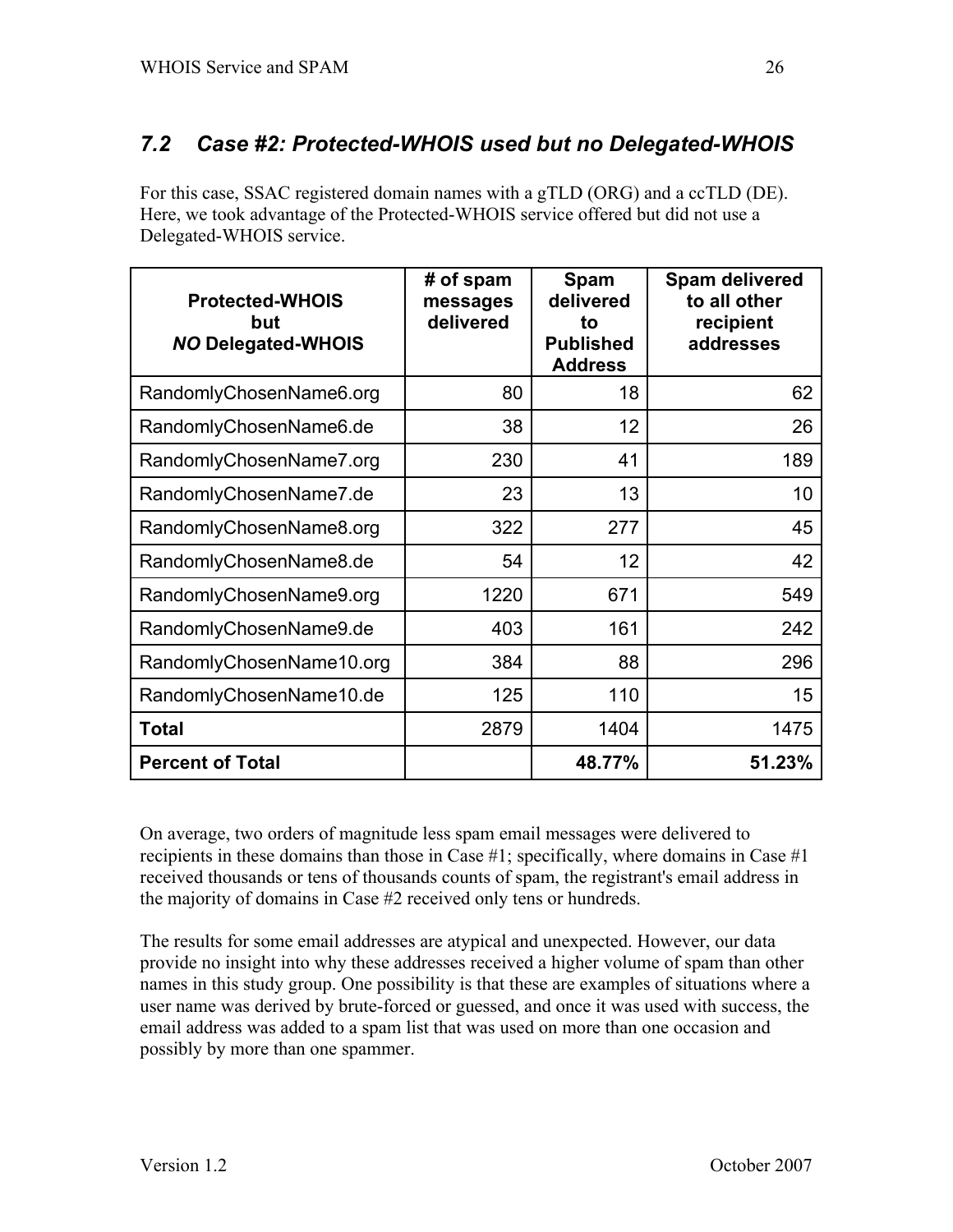## *7.3 Case #3, Delegated-WHOIS used but no Protected-WHOIS*

For this case, SSAC registered domain names with generic TLDs (INFO and COM) and took advantage of the Delegated-WHOIS service offered but did not use Protected WHOIS services.

| <b>NO Protected-WHOIS</b><br>but<br><b>Delegated-WHOIS</b> | # of spam<br>messages<br>delivered | <b>Spam</b><br>delivered<br>to<br><b>Published</b><br><b>Address</b> | Spam delivered<br>to all other<br>recipient<br>addresses |
|------------------------------------------------------------|------------------------------------|----------------------------------------------------------------------|----------------------------------------------------------|
| RandomlyChosenName1.info                                   | 8                                  |                                                                      | 7                                                        |
| RandomlyChosenName1.com                                    | 37                                 | 12                                                                   | 25                                                       |
| RandomlyChosenName2.info                                   | 39                                 | 20                                                                   | 19                                                       |
| RandomlyChosenName2.com                                    | 75                                 | 16                                                                   | 59                                                       |
| RandomlyChosenName3.info                                   | 18                                 | $\overline{7}$                                                       | 11                                                       |
| RandomlyChosenName3.com                                    | 54                                 | 35                                                                   | 19                                                       |
| RandomlyChosenName4.info                                   | 5                                  | 1                                                                    | 4                                                        |
| RandomlyChosenName4.com                                    | 11                                 | 5                                                                    | 6                                                        |
| RandomlyChosenName5.info                                   | 14                                 | 4                                                                    | 11                                                       |
| RandomlyChosenName5.com                                    | 23                                 | 17                                                                   | 6                                                        |
| Total                                                      | 284                                | 118                                                                  | 166                                                      |
| <b>Percent of Total</b>                                    |                                    | 41.55%                                                               | 58.45%                                                   |

On average, three orders of magnitude less spam was delivered to recipients in these domains than to recipients in the domains in Case #1, and (on average) the volume of spam delivered to domains in Case #3 was an order of magnitude smaller than the spam volume delivered to domains in Case #2. This suggests that a private registration (and associated anti-spam measures) may be somewhat more effective in combating spam than measures to prevent automated querying of WHOIS for email addresses.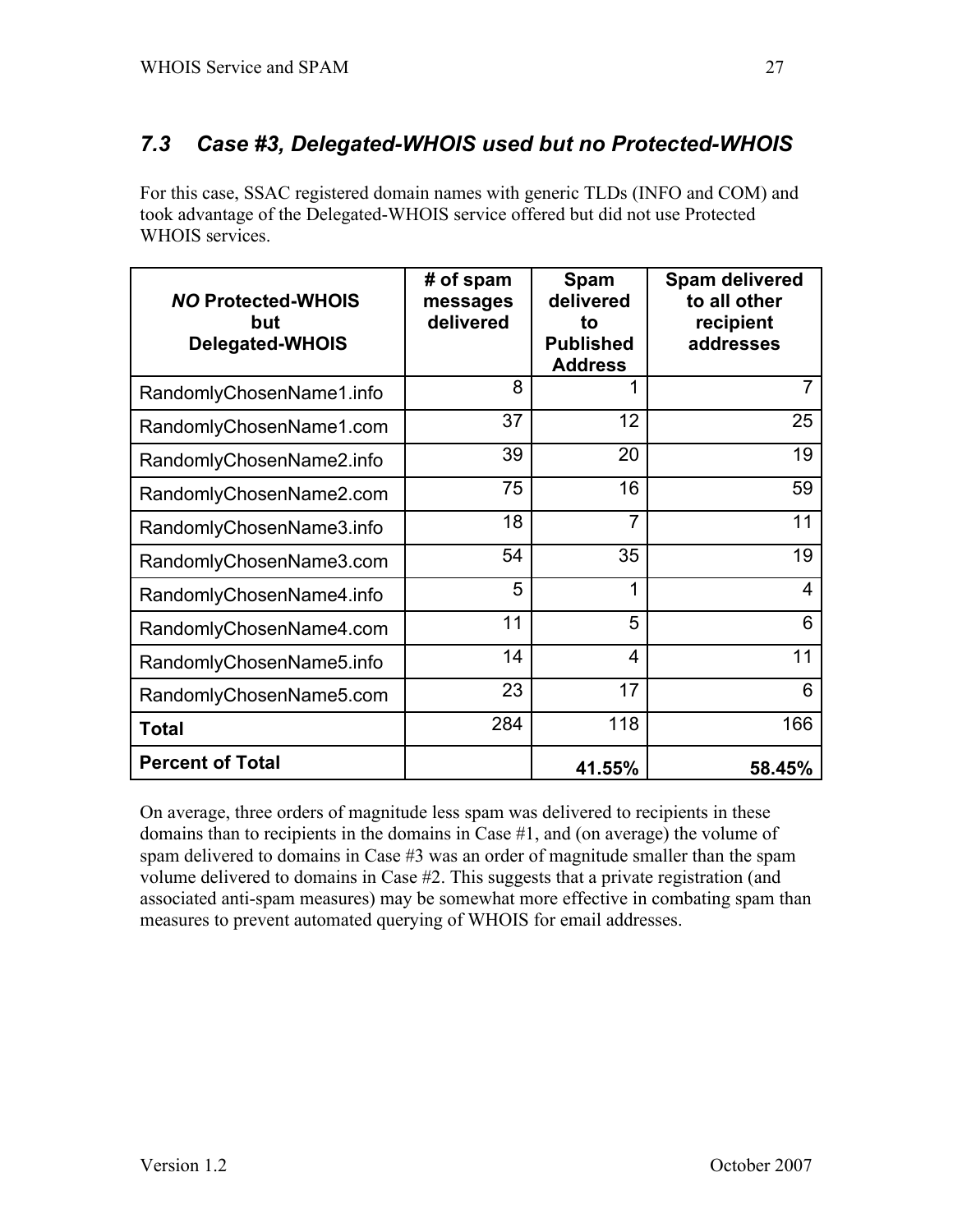## *7.4 Case #4: Protected-WHOIS and Delegated-WHOIS used*

SSAC registered domain names with a generic TLD (ORG) and a ccTLD (DE) and took advantage of the Protected-WHOIS and Delegated-WHOIS services offered. As the table illustrates, virtually no spam email messages were delivered to the email address recorded in the registration records from email delivered to all other recipients at the domain name.

| <b>Protected-WHOIS</b><br>Delegated-WHOIS | # of spam<br>messages<br>delivered | Spam<br>delivered to<br><b>Published</b><br><b>Address</b> | Spam<br>delivered to<br>all other<br>recipient<br>addresses |
|-------------------------------------------|------------------------------------|------------------------------------------------------------|-------------------------------------------------------------|
| RandomlyChosenName1.org                   | $\overline{2}$                     | $\overline{2}$                                             | 0                                                           |
| RandomlyChosenName1.de                    | 0                                  | 0                                                          | 0                                                           |
| RandomlyChosenName2.org                   | 5                                  | 4                                                          |                                                             |
| RandomlyChosenName2.de                    | $\overline{2}$                     | 1                                                          |                                                             |
| RandomlyChosenName3.org                   | $\overline{7}$                     | 4                                                          | 3                                                           |
| RandomlyChosenName3.de                    | 8                                  | 4                                                          | 4                                                           |
| RandomlyChosenName4.org                   | 3                                  | 3                                                          | 0                                                           |
| RandomlyChosenName4.de                    | 3                                  | $\overline{0}$                                             | 3                                                           |
| RandomlyChosenName5.org                   | $\overline{7}$                     | 0                                                          | 7                                                           |
| RandomlyChosenName5.de                    | 4                                  | 1                                                          | 3                                                           |
| Total                                     | 41                                 | 19                                                         | 22                                                          |
| <b>Percent of Total</b>                   |                                    | 46.34%                                                     | 53.66%                                                      |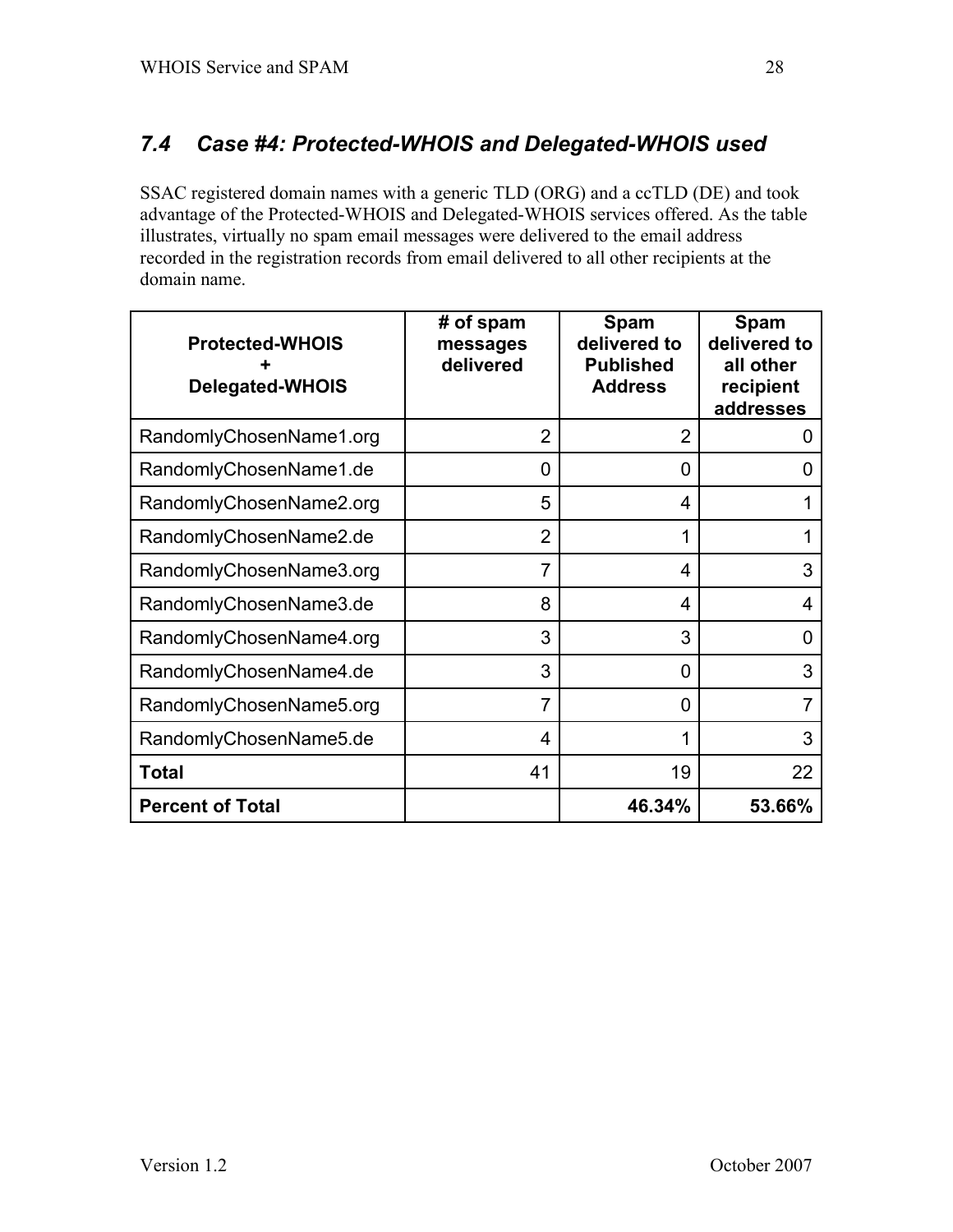## *7.5 Comparison of Results across Cases*

The results of the four cases are shown in the graph below. Specifically:

- 1. Unprotected registrant email addresses received significant amounts of spam.
- 2. When a domain name is registered at a registry/registrar that offered protected-WHOIS without Delegated-WHOIS, our study indicates it is possible to achieve two orders of magnitude better defense against spam.
- 3. When a domain name is registered at a registry/registrar that did not offer Protected-WHOIS but offered Delegated-WHOIS, our study indicates it is possible to achieve three orders of magnitude better defense against spam.
- 4. When a domain name is registered at a registry/registrar that offered Protected-WHOIS *and* Delegated-WHOIS, our study indicates it is possible to achieve close to four orders of magnitude better defense against spam.

Although the data suggests Protected-WHOIS is somewhat more effective than Delegated-WHOIS, our study is not detailed enough to provide a firm basis for such a conclusion.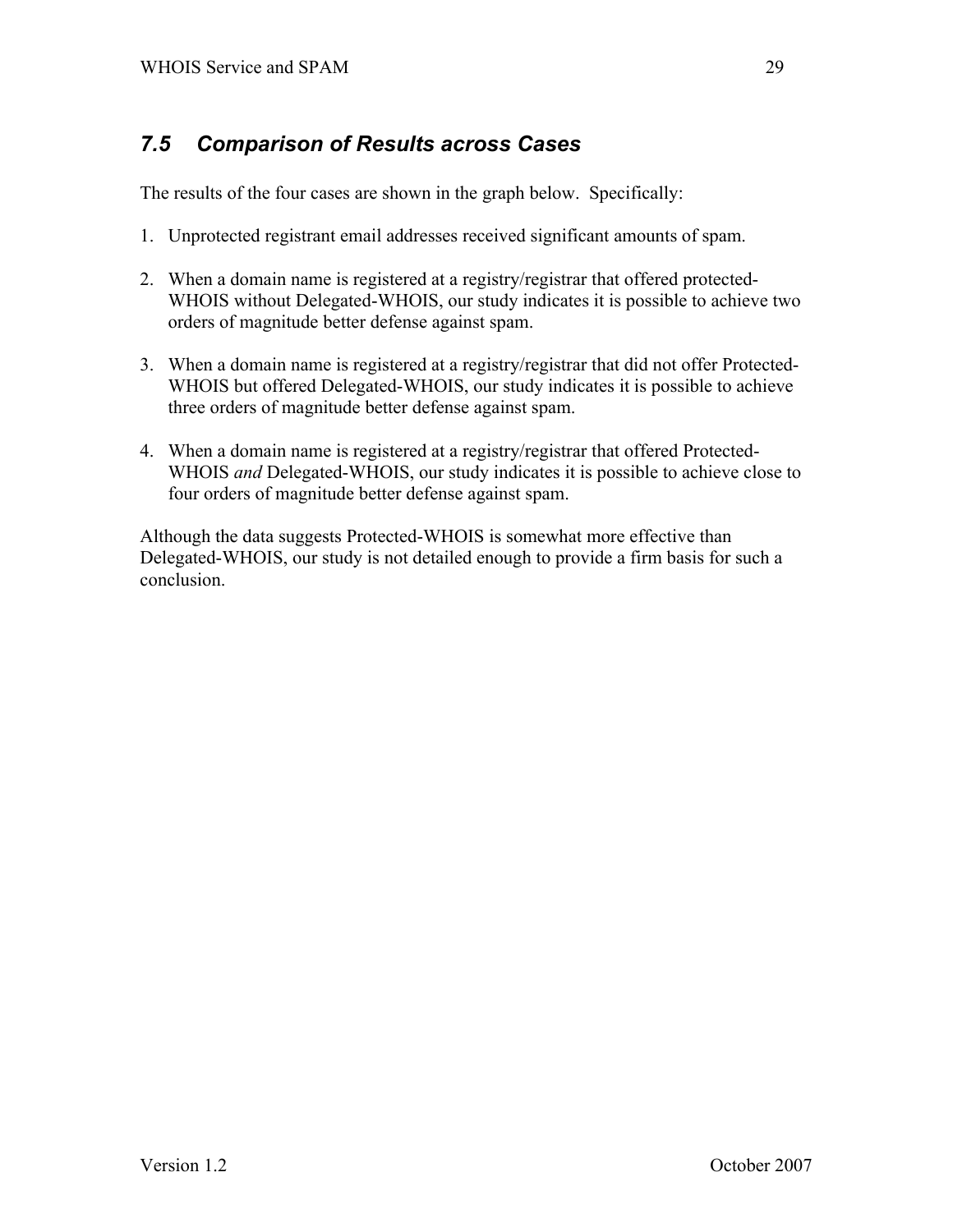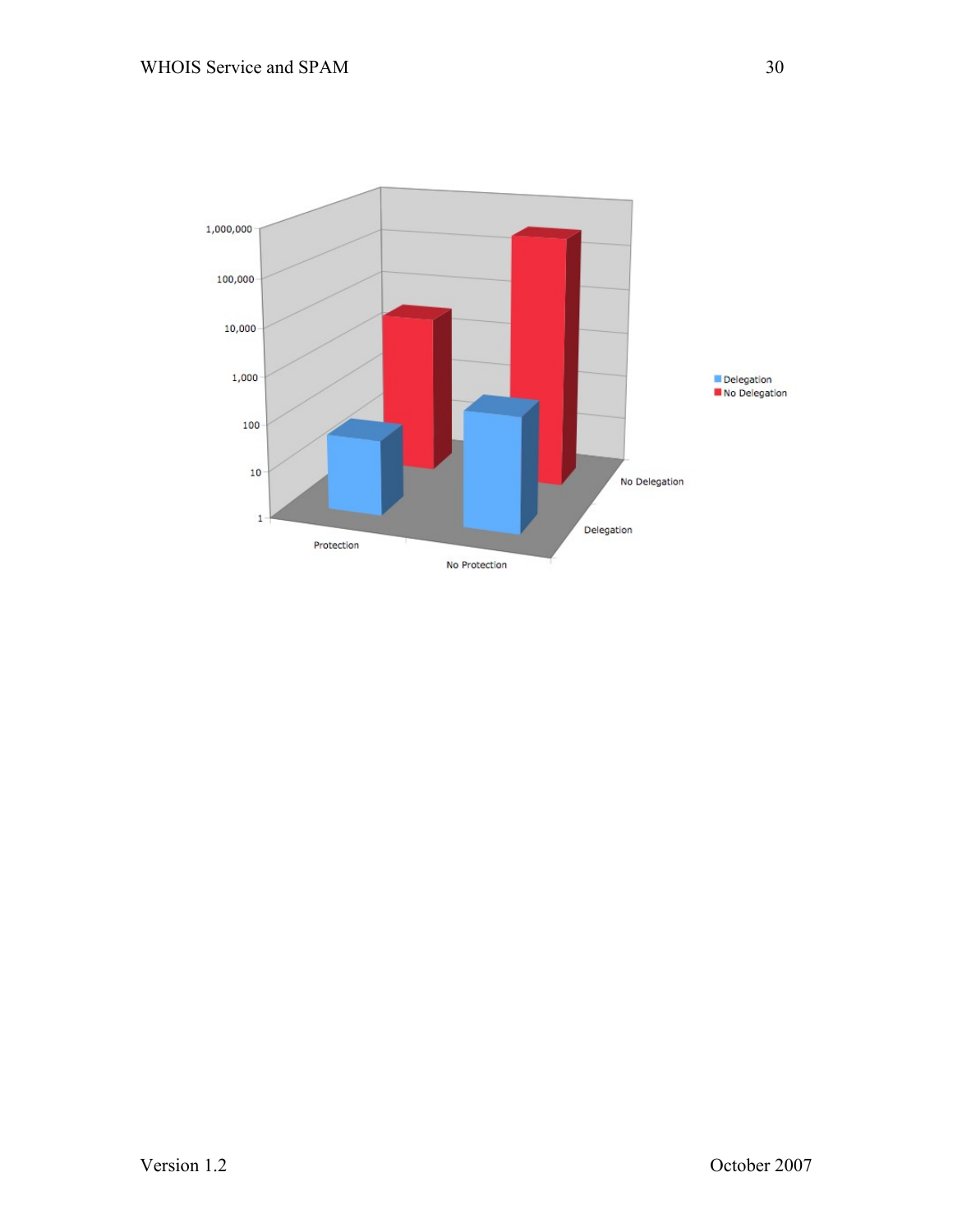## **8. Analysis of Spam Delivered to Domains Studied**

We conducted a second experiment to classify the kinds of spam delivered to email addresses at the domain name.

We grouped spam into categories familiar to many email users, using the following spam assessment criteria:

- Keywords in email headers and message bodies that associate a message with a particular kind of offer or scam
- Hyperlinks that led to redirect pages (interpreted as a phishing site)
- Matches of domains and hyperlinks in messages to known phishing domains

The categories we most frequently encountered in the spam delivered to the addresses used in the study are listed below:

- Direct marketing of discounted products such as watches, printer ink/toner
- Pharmaceuticals and weight loss products
- Discounted commercial software
- Phishing
- Male enhancement and ED products
- Financing offers
- Mortgage offers
- Stock market offers
- Image and other spam

From the spam received, we observe the following:

- Contrary to popular belief, the spam is not limited to sex and pornography. From the spam received at email addresses monitored during the study, we note that approximately 43% of spam messages seek to lure recipients to sites offering illegal pharmaceuticals, bogus products, and unlicensed software.
- While spam associated with known phishing sites accounts for only 9% of overall spam, including spam associated with refinancing, mortgage, and stock scams as possible phishing lures increased the percentage of spam that may be used to obtain credit and financial account information to over 40%.

SSAC offers these observations as complementary information to the studies performed. Simply stated, having collected many samples of unsolicited bulk email, we chose to analyze spam delivered to email addresses published via the WHOIS service to see if any patterns or anomalies might emerge. At this point, we draw no conclusions from our data other than to observe (and corroborate similar claims) that spam is increasingly used as a vehicle to support criminal activities.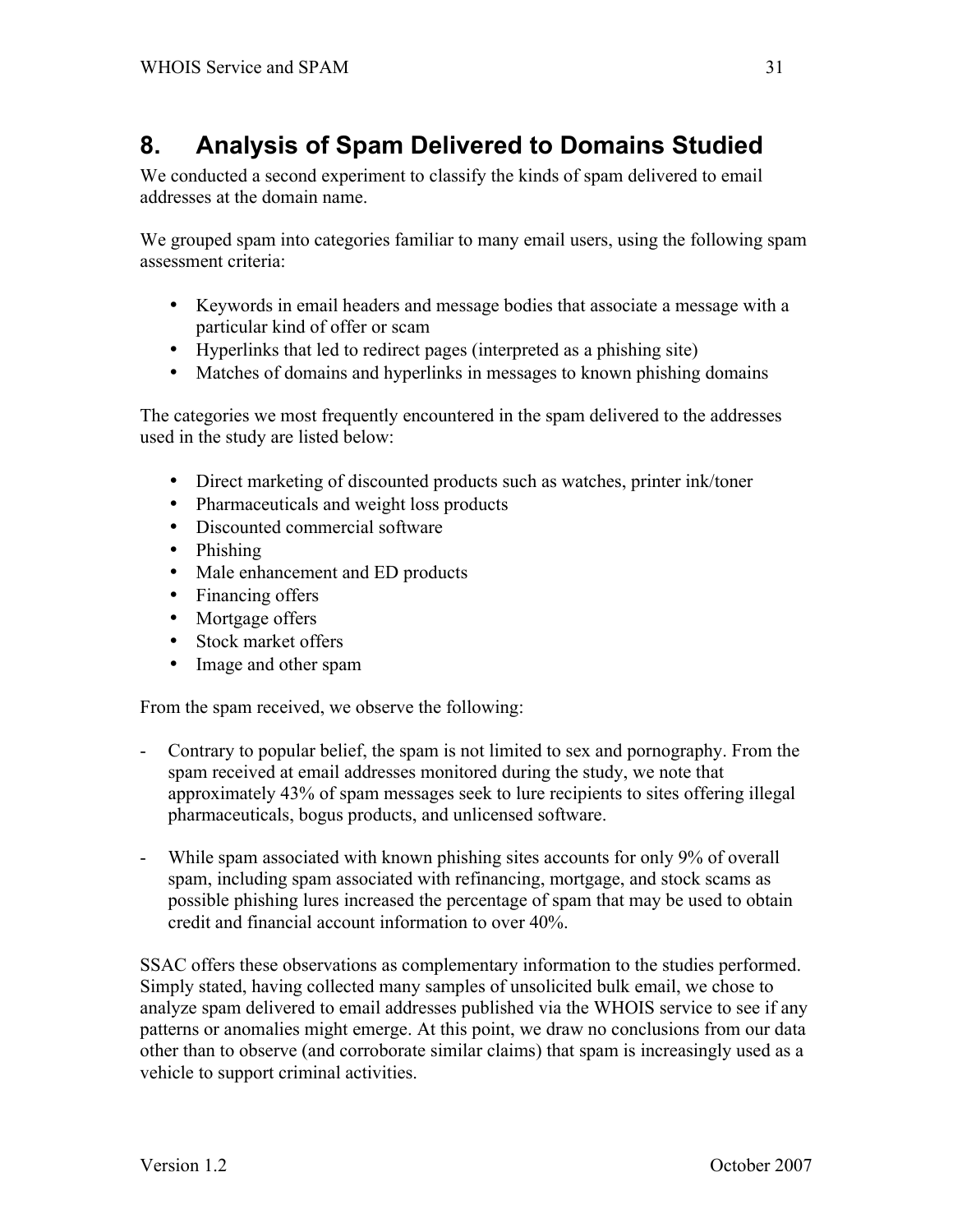|                          | Protected-<br><b>WHOIS</b><br>┻<br>Delegated-<br><b>WHOIS</b> | Protected-<br><b>WHOIS</b><br>but<br><b>NO Delegated-</b><br><b>WHOIS</b> | <b>NO Protected-</b><br><b>WHOIS</b><br>but<br>Delegated-<br><b>WHOIS</b> | <b>NO Protected-</b><br><b>WHOIS</b><br><b>NO Delegated-</b><br><b>WHOIS</b> |
|--------------------------|---------------------------------------------------------------|---------------------------------------------------------------------------|---------------------------------------------------------------------------|------------------------------------------------------------------------------|
| Category                 |                                                               |                                                                           | # of spam messages delivered                                              |                                                                              |
| Watches, Ink             | 10                                                            | $\overline{518}$                                                          | 45                                                                        | 42194                                                                        |
| Pharmacy, Weight<br>Loss | 6                                                             | 605                                                                       | 78                                                                        | 52661                                                                        |
| Software                 | $\overline{3}$                                                | 173                                                                       | $\overline{34}$                                                           | 35876                                                                        |
| Phishing                 | $\overline{3}$                                                | 86                                                                        | 6                                                                         | 12121                                                                        |
| Viagra                   | $\overline{2}$                                                | 345                                                                       | 28                                                                        | 36391                                                                        |
| Finance                  | $\overline{7}$                                                | 403                                                                       | 14                                                                        | 25490                                                                        |
| Mortgage                 | 5                                                             | 288                                                                       | 34                                                                        | 31076                                                                        |
| <b>Stock Scam</b>        | 1                                                             | 29                                                                        | 4                                                                         | 6833                                                                         |
| Undetermined             | $\overline{4}$                                                | 432                                                                       | 40                                                                        | 28527                                                                        |
|                          | 41                                                            | 2879                                                                      | 284                                                                       | 271170                                                                       |
|                          |                                                               |                                                                           |                                                                           |                                                                              |
| Category                 |                                                               | Percent of spam messages delivered per category                           |                                                                           |                                                                              |
| Watches, Ink             | 24.4%                                                         | 18.0%                                                                     | 16.0%                                                                     | 15.6%                                                                        |
| Pharmacy, Weight<br>Loss | 14.6%                                                         | 21.0%                                                                     | 27.4%                                                                     | 19.4%                                                                        |
| Software                 | 7.3%                                                          | 6.0%                                                                      | 12.0%                                                                     | 13.2%                                                                        |
| Phishing                 | 7.3%                                                          | 3.0%                                                                      | 2.0%                                                                      | 4.5%                                                                         |
| Viagra                   | 4.9%                                                          | 12.0%                                                                     | 10.0%                                                                     | 13.4%                                                                        |
| Finance                  | 17.1%                                                         | 14.0%                                                                     | 5.0%                                                                      | 9.4%                                                                         |
| Mortgage                 | 12.2%                                                         | 10.0%                                                                     | 12.0%                                                                     | 11.5%                                                                        |
| <b>Stock Scam</b>        | 2.4%                                                          | 1.0%                                                                      | 1.5%                                                                      | 2.5%                                                                         |
| Undetermined             | 9.8%                                                          | 15.0%                                                                     | 14.0%                                                                     | 10.5%                                                                        |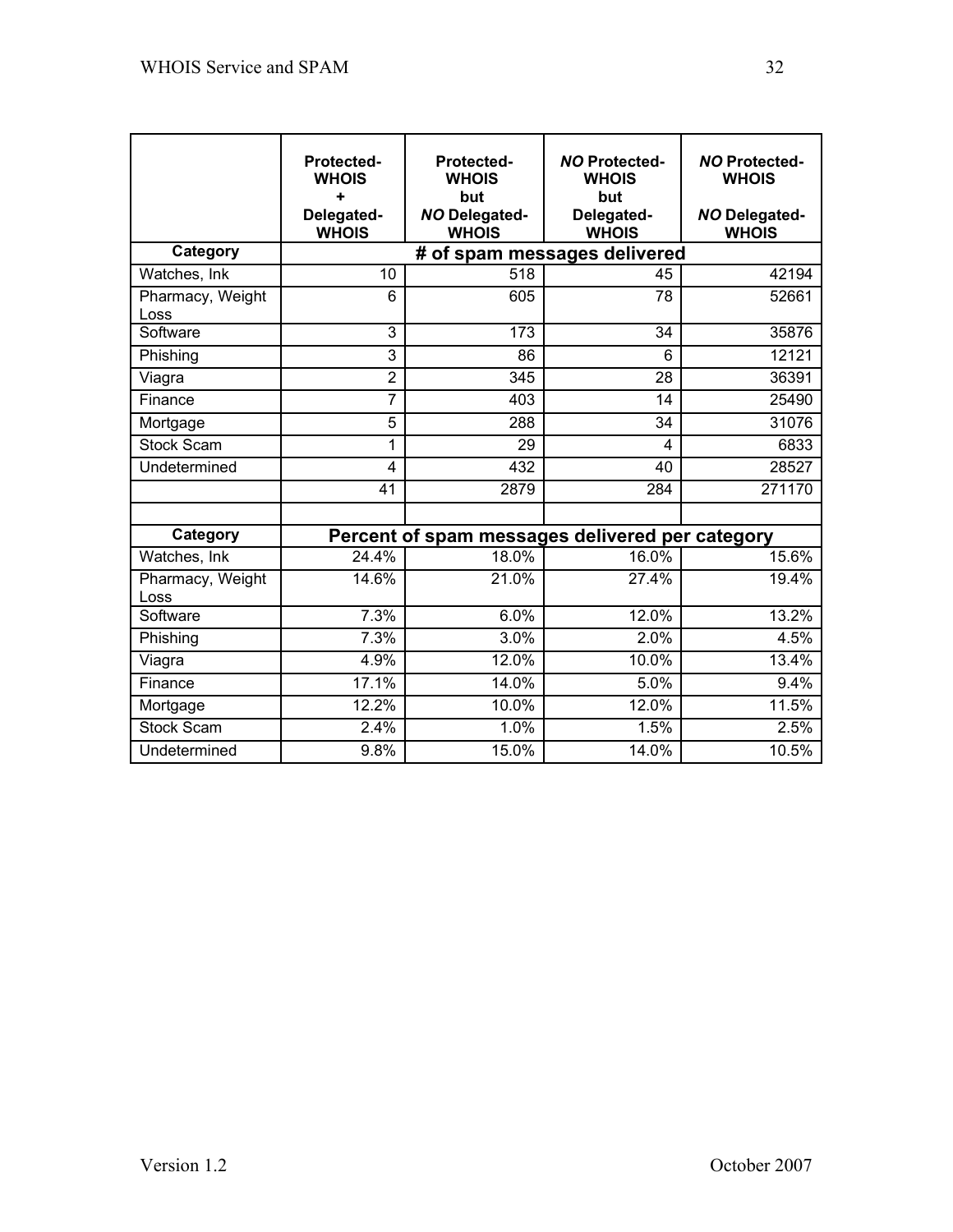# **9. Findings and Conclusions**

The Committee offers the following findings for consideration:

**Finding (1)** The appearance of email addresses in responses to WHOIS is a contributor to the receipt of spam, albeit just one of many.

**Finding (2)** For an email address that is not published anywhere other than the WHOIS, the volume of spam delivered to email addresses included in registration records is significantly reduced when Protected-WHOIS or Delegated-WHOIS services are used. Moreover, **the greatest reduction in the delivery of spam to email addresses included in registration records is realized when both protective measures are applied.**

**Finding (3)** Of the two forms of protective measures registrants can obtain through registries/registrars, the Delegated-WHOIS appears to be somewhat more effective than Protected-WHOIS.

**Finding (4)** Spam messages were delivered to the email address registered as the contact for a domain name and to other (non-existent, non-published) recipient email addresses in the registered domain as well. SSAC draws no conclusions specific to WHOIS services from these deliveries and leaves the matter to the reader to interpret the data.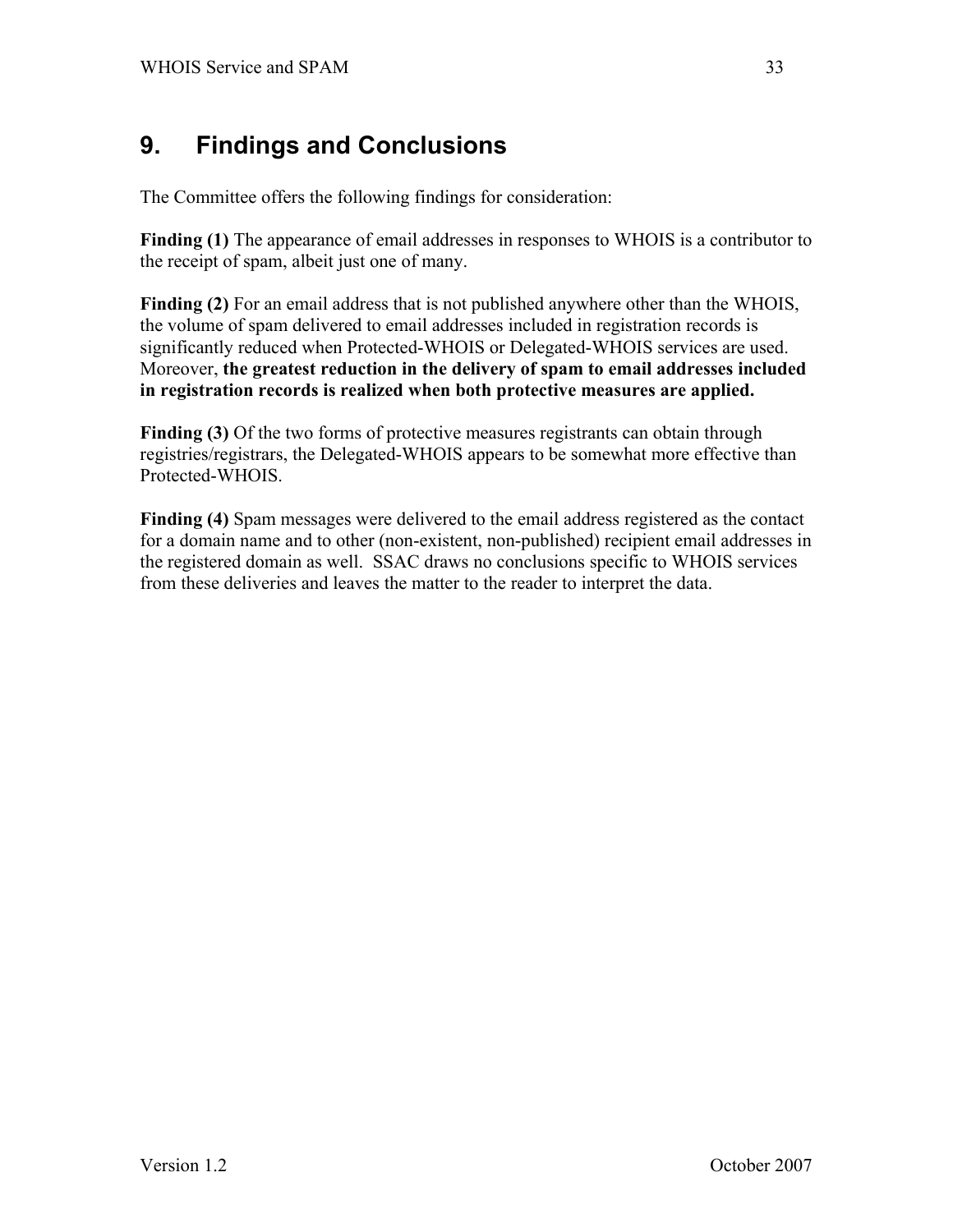.

.

On the basis of these Findings, the Committee draws the following conclusions:

**Conclusion (1)** Registries and registrars that implement anti-abuse measures such as ratelimiting, CAPTCHA, non-publication of zone file data and similar measures can protect WHOIS data from automated collection.

**Conclusion (2)** Anti-spam measures provided with domain name registration services are effective in protecting email addresses not published anywhere other than the WHOIS from spam.

**Conclusion (3)** The appearance of email addresses in responses to WHOIS queries virtually assures spam will be delivered to these email addresses.

**Conclusion (4)** The combination of Protected-WHOIS and Delegated-WHOIS services as defined in this report is an effective way to prevent an email address published in the WHOIS service from being used as a source of email addresses for spammers.

**Conclusion (5)** SSAC concludes that further studies may be needed to investigate whether spammers have preferential targets. Suggested studies might ask such questions as:

- Are certain TLDs more attractive to spammers?
- Are large or small registrars more commonly targeted for automated collection?
- Do spammers favor registrars who have a reseller or retail business model?
- Does the price of a TLD affect its popularity for use in spam?
- Can the registries adopt any measures that would reduce the level of spam?
- Is there any material difference in the spam level for ccTLDs vs. gTLDs?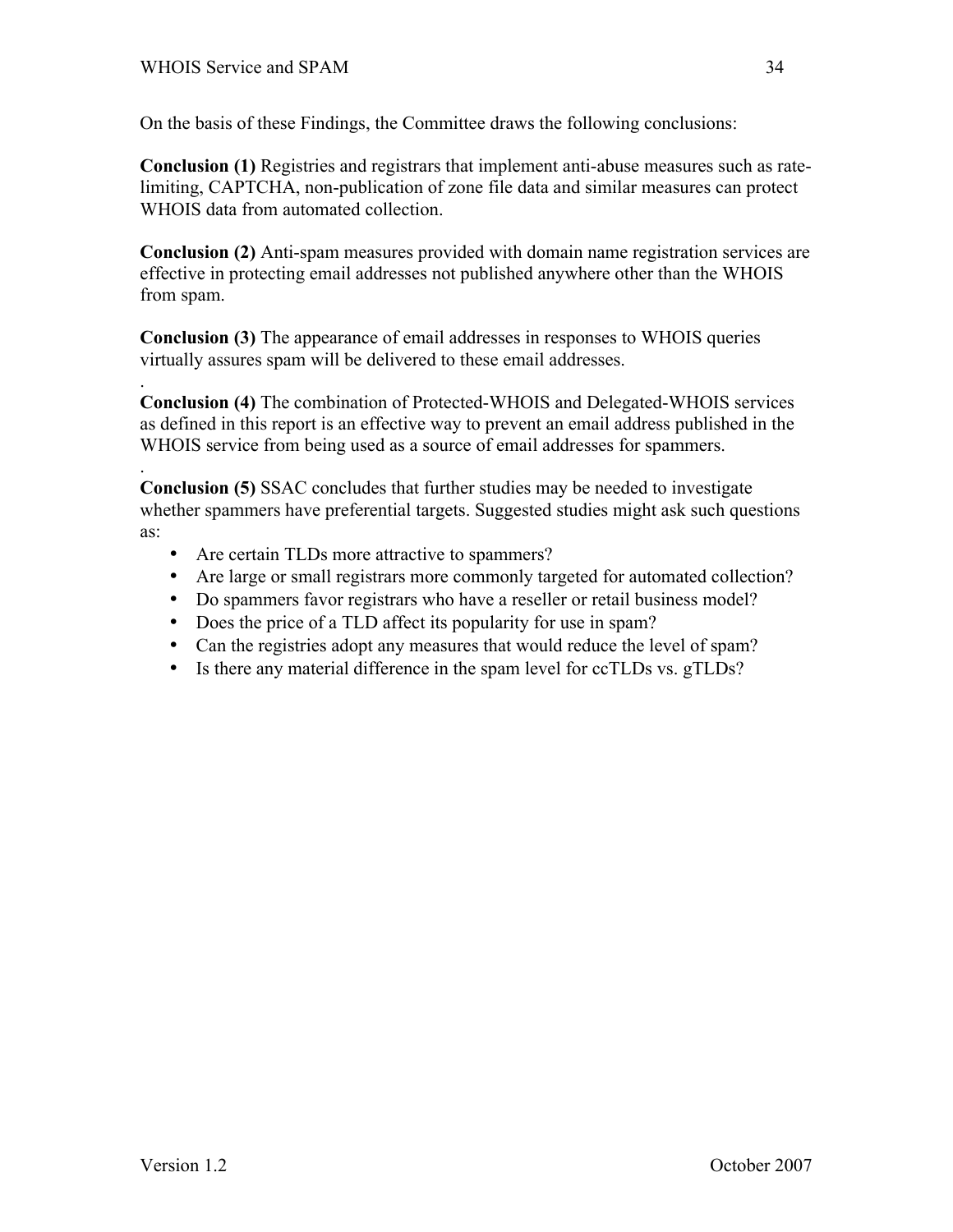## **References**

- [1] RFC 812, NICNAME/WHOIS <http://www.faqs.org/rfcs/rfc812.html>
- [2] RFC 954, NICNAME/WHOIS http://www.ietf.org/rfc/rfc954.txt
- [3] RFC 3912, WHOIS Protocol Specification <http://www.ietf.org/rfc/rfc3912.txt>
- [4] ICANN Registrar Accreditation Agreement 17 May 2001 <http://www.icann.org/registrars/ra-agreement-17may01.htm#3>
- [5] ICANN WHOIS Data Reminder Policy 16 June 2003 <http://www.icann.org/registrars/wdrp.htm>
- [6] ICANN WHOIS Data Problem Reporting System <http://wdprs.internic.net/>
- [7] WHOIS Data Accuracy Program 27 April 2007 [http://www.icann.org/WHOIS/WHOIS-data-accuracy-program-27apr07.pdf](http://www.icann.org/whois/whois-data-accuracy-program-27apr07.pdf)
- [8] ICANN WHOIS Marketing Restriction Policy 12 August 2004 <http://www.icann.org/tlds/agreements/net/appendix5.html>
- [9] Final Task Force Report on WHOIS Services 12 Mar 2007 GNSO WHOIS Task Force http://GNSO.icann.org/issues/WHOIS-privacy/WHOIS-services-final-tf-report-

12mar07.htm

- [10] Email message from Ross Rader to the registrars mailing list 28 Nov 2005 [http://GNSO.icann.org/mailing-lists/archives/registrars/msg03687.html](http://gnso.icann.org/mailing-lists/archives/registrars/msg03687.html)
- [11] 90% of E-Mail Will Be Spam By Year's End, *Information Week* 22 Feb 2007 <http://www.informationweek.com/news/showArticle.jhtml?articleID=197008209>
- [12] Spam Volume Hits Record High, Marshall, Ltd. 21 Feb 2007 <http://www.marshal.com/pages/newsitem.asp?article=135>
- [13] CommTouch Spam Lab Online Statistics 22 Jun 2007 <http://www.commtouch.com/Site/Resources/statistics.asp>
- [14] Postini StatTrack 22 Jun 2007 <http://www.postini.com/stats/index.php>
- [15] Spam Volume Swivel 22 Jun 2007 <http://www.swivel.com/graphs/show/9135865>
- [16] Definition of Spam, SpamHaus.org <http://www.spamhaus.org/definition.html>
- [17] *Hacking Exposed*, by Stuart McClure, Joel Scambray, & George Kurtz, Osborne Press, ISBN 0-07-212127-0
- [18] The CAPTCHA Project <http://www.captcha.net/>
- [19] ESP-PIX <http://www.captcha.net/cgi-bin/esp-pix>
- [20] Domains By Proxy: Private Registrations <http://domainsbyproxy.com/>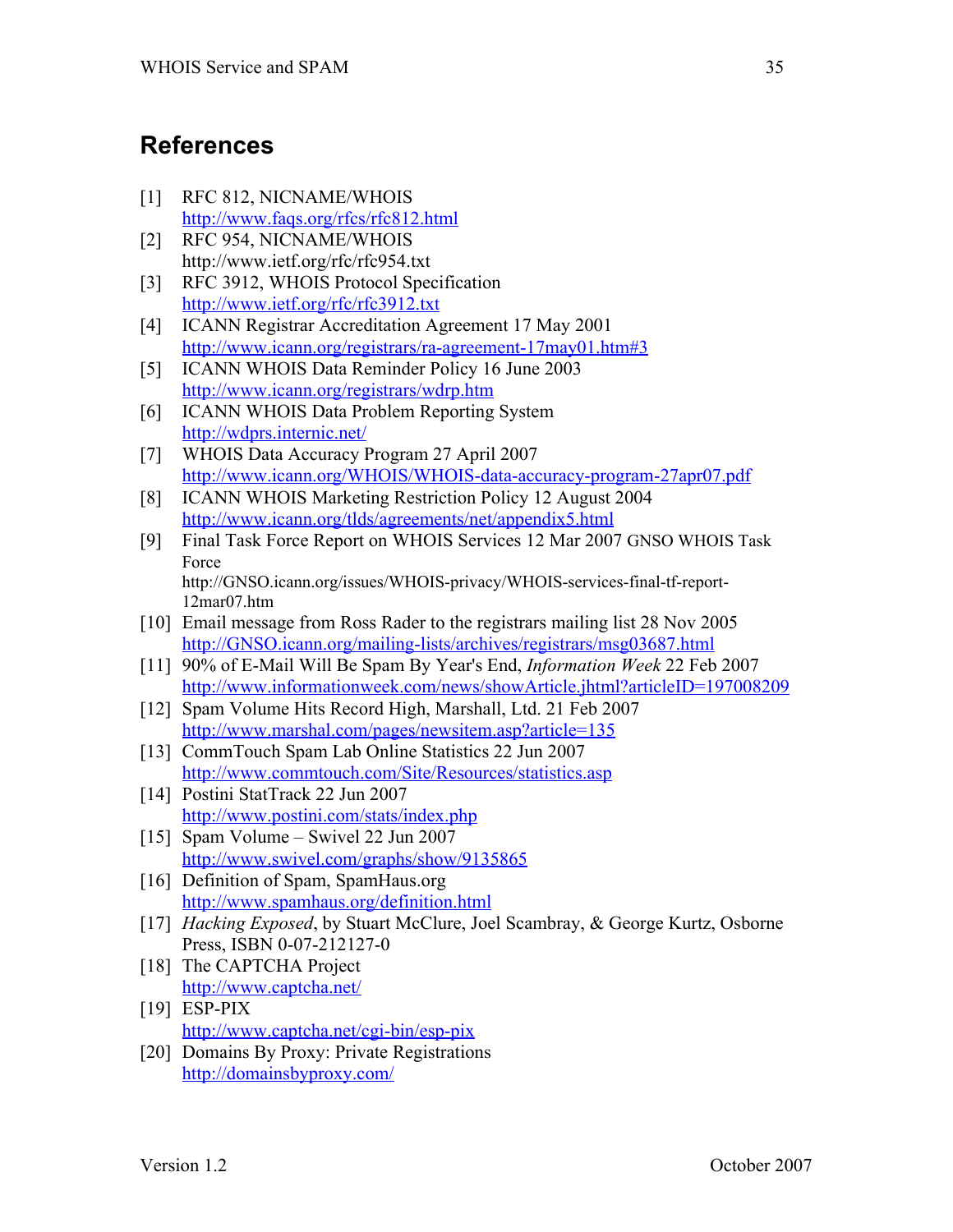- [21] Private Domain Registration <http://www.actnowdomains.com/private-domain-registration.htm>
- [22] SpamShield/WHOIS Privacy [http://www.mydomain.com/domains\\_privacypost.php?s\\_kwcid=private%20domain](http://www.mydomain.com/domains_privacypost.php?s_kwcid=private domain registration|671718391) [%20registration|671718391](http://www.mydomain.com/domains_privacypost.php?s_kwcid=private domain registration|671718391)
- [23] ID Domain Privacy <http://www.iddp.net/>
- [24] Domains By Proxy: WHOIS Example [http://www.domainsbyproxy.com/popup/WHOISexample.aspx?app%5Fhdr=0&ci=](http://www.domainsbyproxy.com/popup/whoisexample.aspx?app_hdr=0&ci=5165) [5165](http://www.domainsbyproxy.com/popup/whoisexample.aspx?app_hdr=0&ci=5165)
- [25] US Federal Trade Commission Spam Alert <http://www.ftc.gov/bcp/conline/pubs/alerts/spamalrt.htm> and <http://www.security.iia.net.au/downloads/spamalrt-ftc.pdf>
- [26] Jump Domain: WHOIS Spam Catchter [https://domains.jumpdomain.com/index.cgi?page=spam\\_catcher.tmpl](https://domains.jumpdomain.com/index.cgi?page=spam_catcher.tmpl)
- [27] Network Solutions: Private Registrations <http://www.networksolutions.com/domain-name-registration/private.jsp>
- [28] ActiveDOMAIN.com: Private WHOIS Protection service http://www.active-domain.com/WHOIS-proof.htm
- [29] Atomic WHOIS Explorer: domain owner email address extractor [http://www.massmailsoftware.com/WHOIS/](http://www.massmailsoftware.com/whois/)
- [30] Email Spider by EmailSmartz [http://WHOIS-email-extractor.qarchive.org/](http://whois-email-extractor.qarchive.org/)
- [31] WHOIS Extractor by WebExtractor Systems [http://www.programurl.com/WHOIS-extractor.htm](http://www.programurl.com/whois-extractor.htm)
- [32] .BIZ Agreement Appendix 5 WHOIS Specifications 8 December 2006 <http://www.icann.org/tlds/agreements/biz/appendix-05-08dec06.htm>
- [33] .ORG Agreement Appendix 5 WHOIS Specifications 8 December 2006 <http://www.icann.org/tlds/agreements/org/appendix-05-08dec06.htm>
- [34] .net Registry Agreement: Appendix 5 <http://www.icann.org/tlds/agreements/net/appendix5.html>
- [35] Comments from the American Intellectual Property Law Assocation, regarding the preliminary reports of the WHOIS Task Forces [http://www.aipla.org/Content/ContentGroups/Issues\\_and\\_Advocacy/Comments2/D](http://www.aipla.org/Content/ContentGroups/Issues_and_Advocacy/Comments2/Domain_Name_Comments/WhoisComments.pdf) [omain\\_Name\\_Comments/WHOISComments.pdf](http://www.aipla.org/Content/ContentGroups/Issues_and_Advocacy/Comments2/Domain_Name_Comments/WhoisComments.pdf)
- [36] *Incident Response: Investigating Computer crime*, Kevin Mandia & Chris Procise, Osborne Press, ISBN 0-07-213182-9
- [37] How the FTC uses WHOIS Data [http://www.icann.org/presentations/mithal-WHOIS-workshop-24jun03.pdf](http://www.icann.org/presentations/mithal-whois-workshop-24jun03.pdf)
- [38] The Importance of WHOIS data bases for spam enforcement <http://www.icann.org/presentations/opta-mar-26jun06.pdf>
- [39] FAO: How do spammer's get people's email addresses? <http://www.faqs.org/faqs/net-abuse-faq/harvest/>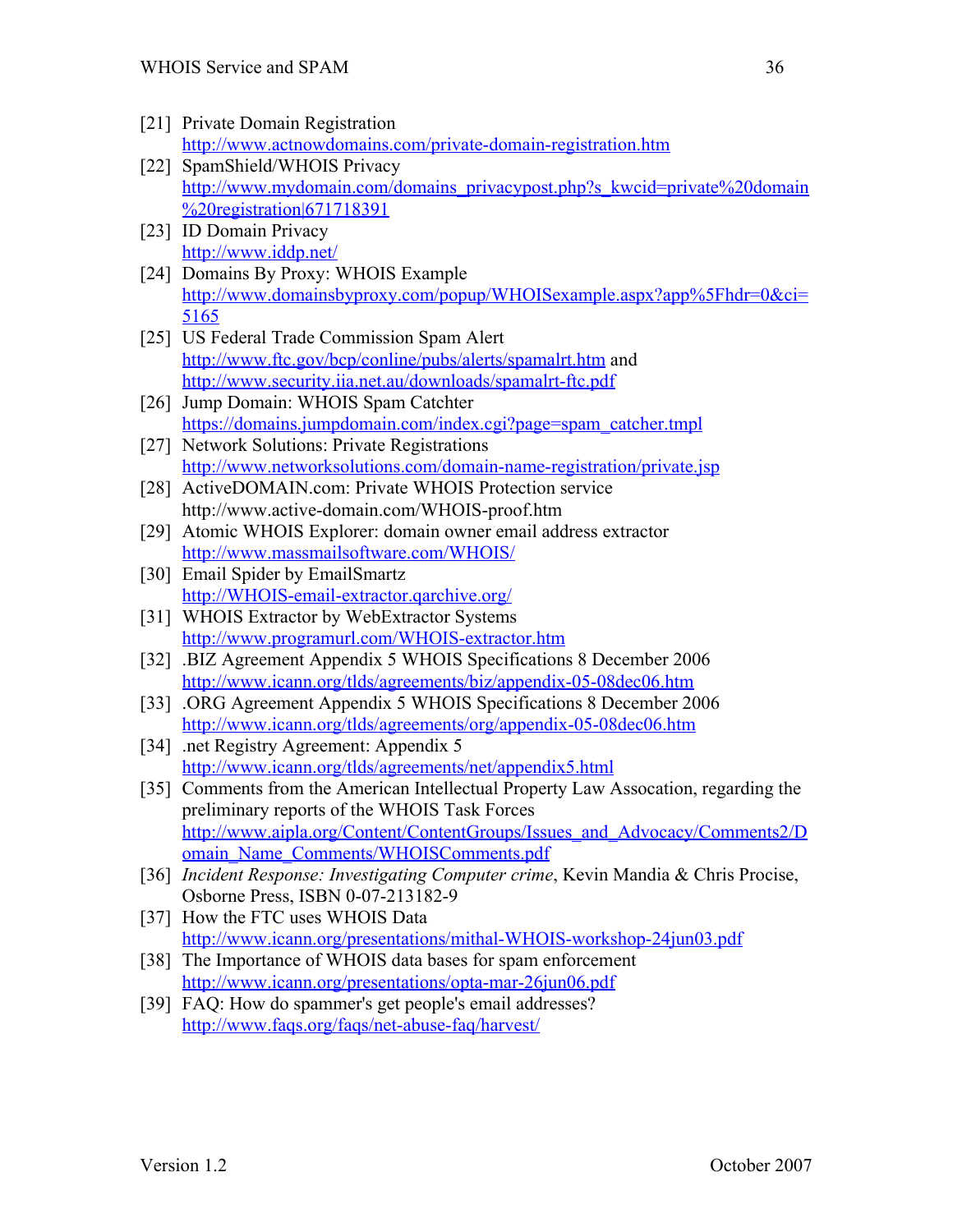## **Appendix A. Members of the SSAC**

Alain Aina, Consultant Jaap Akkerhuis, NLnet Labs KC Claffy, CAIDA Steve Crocker, Shinkuro (Chairman) James Galvin, (Exec) Daniel Karrenberg, RIPE/NCC Johan Ihrén, Autonomica Rodney Joffe, Centergate Mark Kosters, ARIN Ram Mohan, Afilias Russ Mundy, SPARTA, Inc Frederico Neves, Registro Brazil Jon Peterson, NeuStar David Piscitello, ICANN SSAC Fellow Ray Plzak, ARIN, Vice Chairman Mike St. Johns Doron Shikmoni, ForeScout, ISOC-IL Bruce Tonkin, Melbourne IT Paul Vixie, ISC Suzanne Woolf, ISC

#### **Acknowledgements**

The committee thanks Ram Mohan who led the effort to craft and conduct this study, and to Afilias for providing staff and resources for this study and in particular acknowledges the contributions of Roland LaPlante.